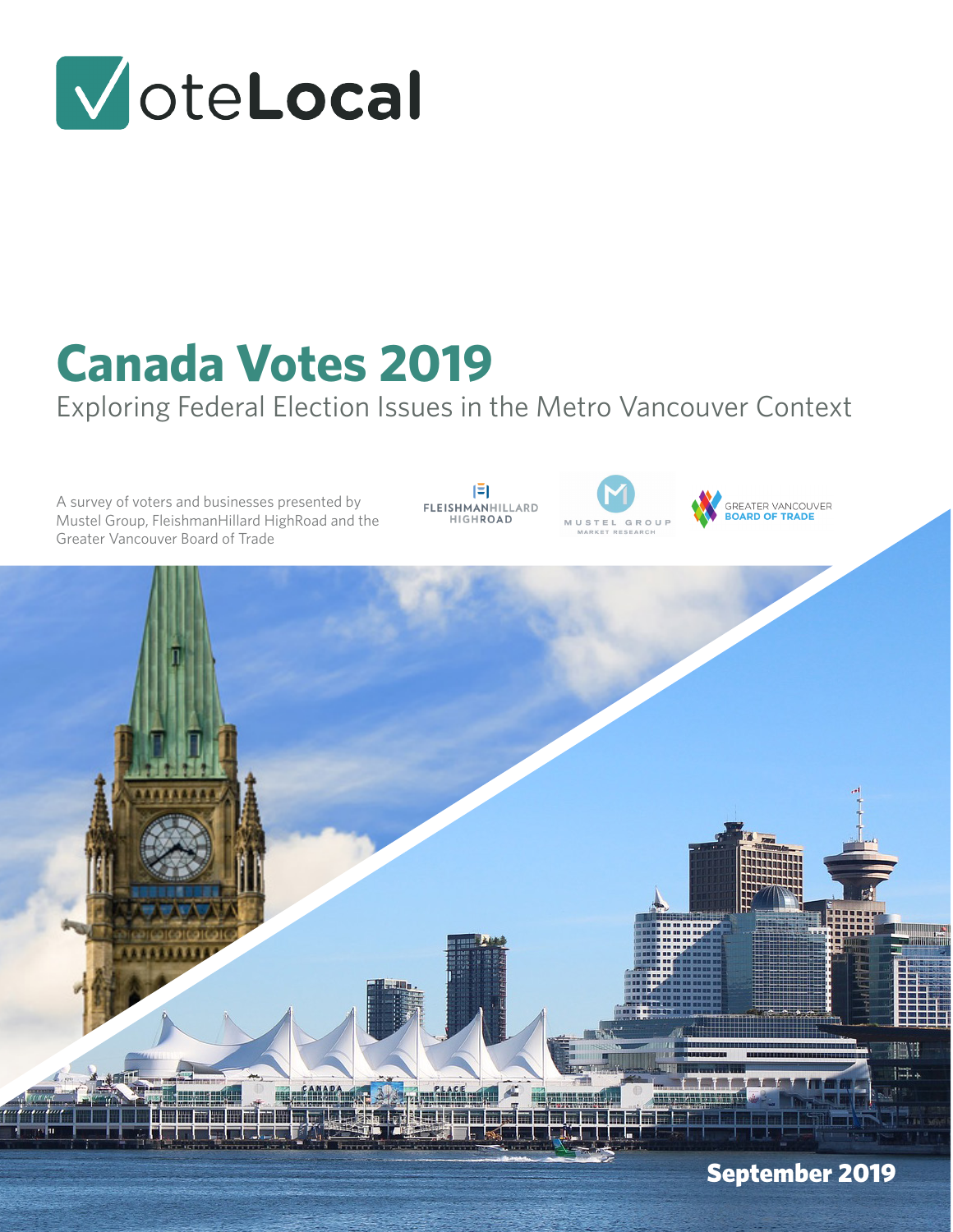# Table of Contents

|                                                  | 3  |
|--------------------------------------------------|----|
|                                                  | 6  |
|                                                  |    |
|                                                  | 9  |
|                                                  | 11 |
|                                                  | 12 |
|                                                  | 12 |
|                                                  | 15 |
|                                                  | 16 |
|                                                  | 17 |
|                                                  | 18 |
|                                                  | 19 |
|                                                  | 19 |
|                                                  | 20 |
| Greater Vancouver Board of Trade: Business Focus | 22 |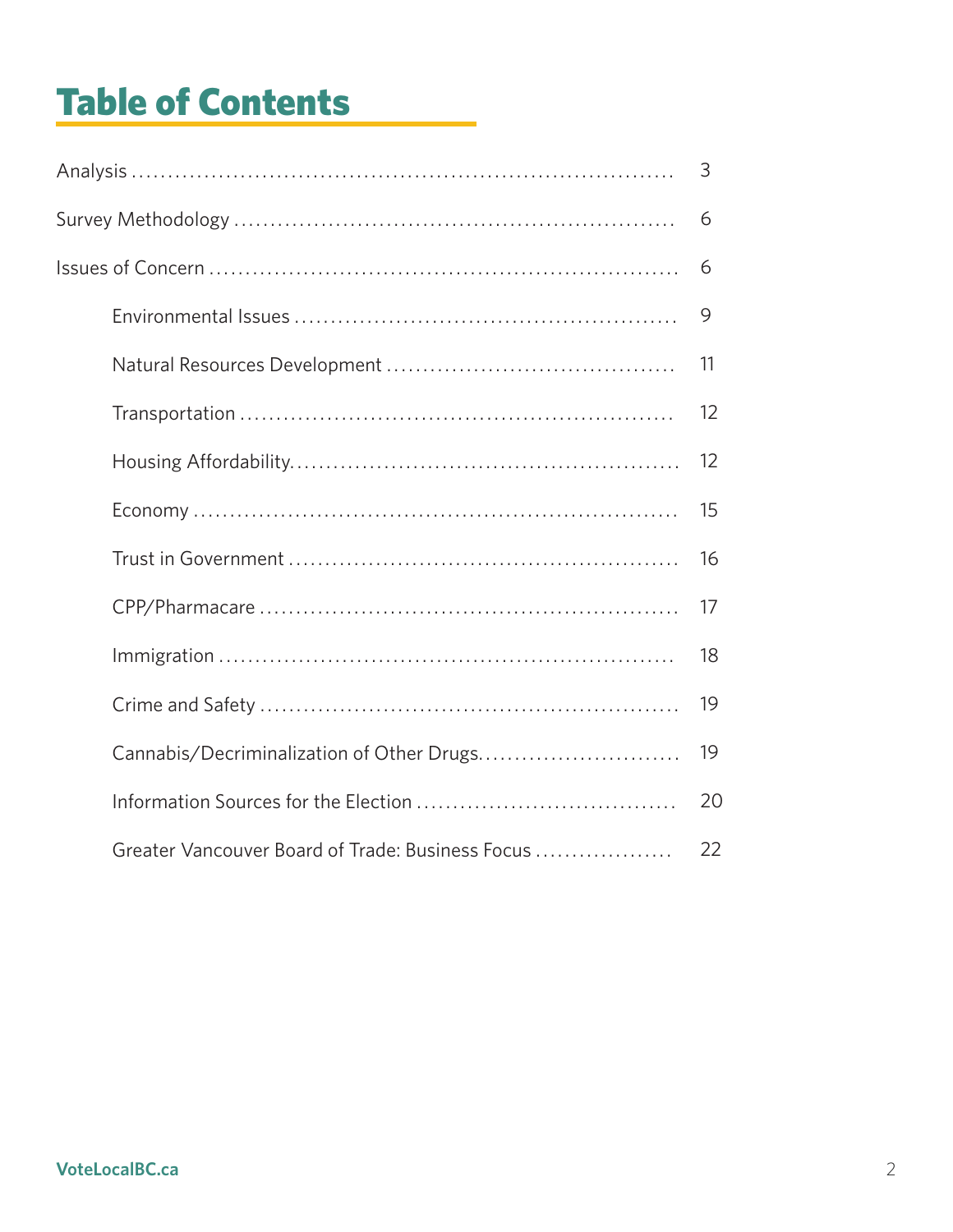# <span id="page-2-0"></span>Balance between environment and economy will be key election issue for Metro Vancouver residents



According to the latest VoteLocal survey of residents and businesses in Metro Vancouver, the environment is top of mind for voters, but federal parties vying for seats in this battleground region will also need to address concerns about the economy and the region's high cost of living to win over the local electorate.

Heading into the October 21 federal election, the dual crises of affordability and climate change – and how parties plan to strike a balance between the two issues – is shaping up to be the ballot box question.



When asked to list the top issues that will influence their vote in this election, 49% of residents in the Mustel Group poll conducted in late August cited the environment. The economy and jobs (27%), affordability (21%) and various social issues (21%) followed behind. Among businesses surveyed during the same period, the

ahead of taxes (28%) and affordability (21%).

As for the performance of the current federal government, more people believe things are on the wrong track (42%) compared to the right track (35%) – perhaps reflecting a view that government hasn't yet struck the right balance between environmental and economic interests.

economy was the top issue (45%) with environment the second most cited concern (37%),

Businesses were less likely to say the government is on the right track (29%) compared to the wrong track (53%).

Almost half of residents surveyed (47%) believe people in this region have different priorities compared with residents of other cities, with many suggesting that people in Metro Vancouver are more concerned than their fellow Canadians when it comes to environmental issues, and that our region has been hit harder by escalating home prices.

**Almost half of residents surveyed (47%) believe people in this region have different priorities compared with residents of other cities**

While Metro Vancouverites are clear in their desire to see governments at all levels do more to address affordability, they are just as concerned that federal

decision makers aren't moving fast enough to address the growing threat of climate change. A majority (58%) agree that climate change is "an emergency" that requires immediate action, and almost half (49%) think the current federal government is on the wrong path in addressing the issue.

On energy issues specifically, both residents (53%) and businesses (69%) believe a balanced approach to resource development should be taken, with continued development of oil and gas resources occurring as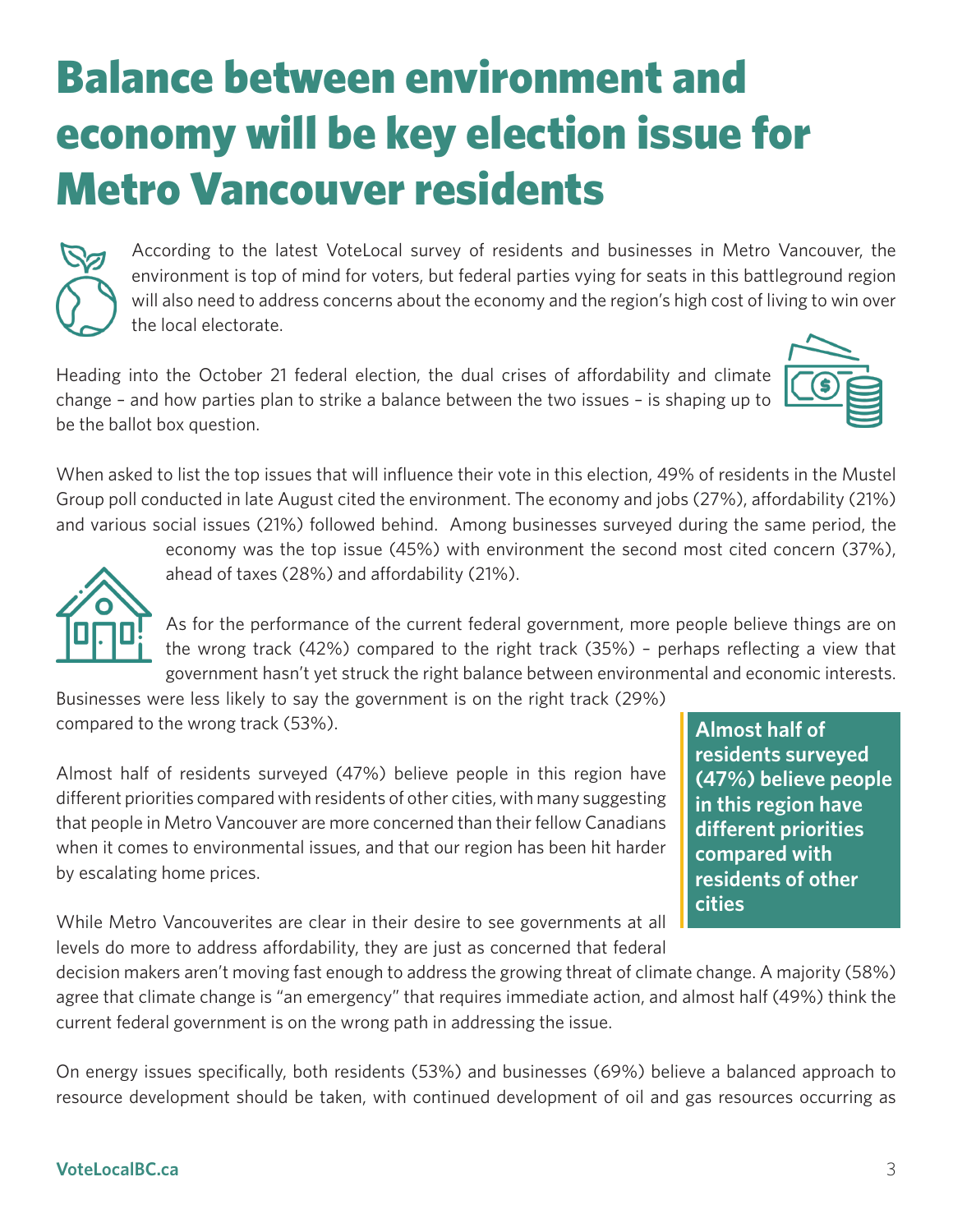the federal government invests in strategies to transition to alternative renewable energy sources. Among residents, a significant number – 39% - believe government should be more aggressive and focus on immediately transitioning away from oil and gas, while 23% of businesses say the same. When asked about the expansion of the Trans Mountain pipeline, 50% of residents and 76% of businesses surveyed support the project. Those opposed (45%) tend to be younger voters, women and residents of Vancouver and Burnaby.

On housing affordability, all levels of government score poorly on their efforts to address the issue, but the federal government scores slightly behind provincial and local governments, according to residents surveyed. Voters continue to be concerned about foreign buyers' influence on the local housing market, and they want to see the federal government doing more to incentivize new construction in order to create more housing supply. This view is especially strong among renters (87%).

VoteLocal's municipal election survey in October 2018 found affordability was the defining issue at that time – so much so that 46% of residents said they had considered moving away from Metro Vancouver. While home prices and sales have cooled off over the past year, the latest VoteLocal survey found that has done little to allay affordability concerns – with 41% of residents now considering a move away from the region. Among people under the age of 44 that figure rises to 58%, while 67% of renters are thinking of relocating.

**23% of business owners and managers said they have considered relocating their enterprise due to affordability issues**

Other affordability issues raised by residents, ranked in order of importance included: the cost of food/groceries, gas prices, transportation, taxes, healthcare, childcare and telecommunications services.

Among business owners and managers, affordability issues have led almost a quarter (23%) to consider relocating their enterprise, while 60% report having trouble recruiting and retaining workers due to the high cost of living in Metro Vancouver.

On Canada's economic picture, Metro Vancouver residents aren't overly optimistic, with 28% believing the economy will decline over the next 5 years, and 31% believing it will stay the same. Business owners and managers are more pessimistic; 43% believe the economy will decline. In terms of their own financial prospects over the same period, residents are more hopeful with 50% predicting stability and only 21% expecting their financial situation to deteriorate. Among businesses, 62% are either somewhat or very optimistic about their prospects in the coming year.

Even with ongoing anxiety about affordability in Metro Vancouver, most residents don't have a problem with the amount of federal tax they are paying, with 51% feeling it's "about right." On the carbon tax, environmental concerns again seem to trump pocketbook issues. Although the B.C. carbon tax was introduced 11 years ago, only recently has the current federal government proposed a nation-wide price on pollution. According to the VoteLocal survey, 64% of Metro Vancouver residents support the B.C. carbon tax, and 60% would be willing to keep the tax in place even if residents of other provinces don't end up paying it. Businesses are also accepting of the carbon tax, with 51% of those surveyed saying it has had "no real impact" on their business.

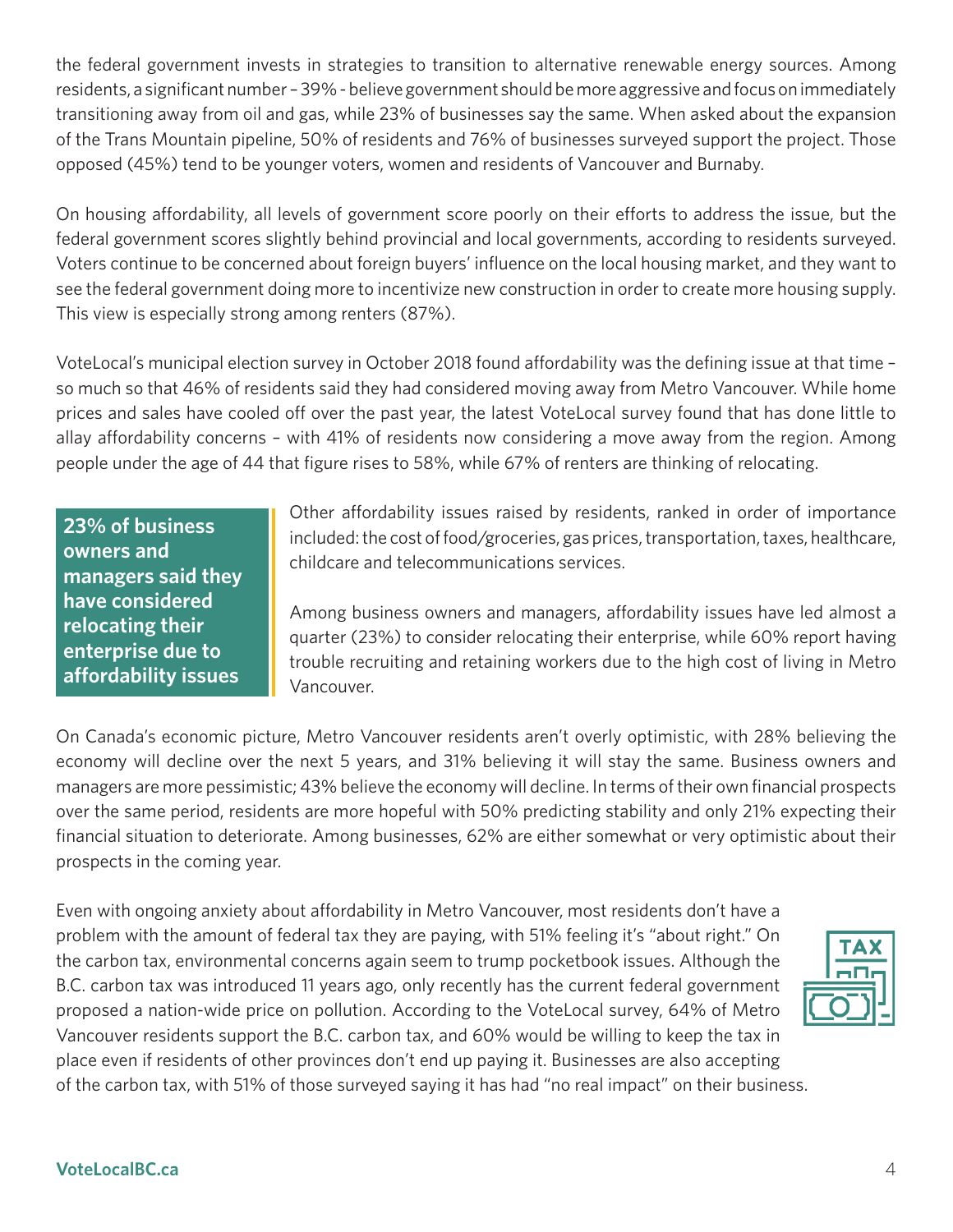Federal taxes and a declining regulatory environment, meanwhile, are an impediment to businesses, according to the survey. When asked to cite a practical action the next federal government should take to support the business community, 38% said "lower business taxes", followed by reducing red tape and stabilizing foreign policy. Among those surveyed, 80% of businesses say they are somewhat or very concerned about negative impacts from foreign trade disputes. They also want the federal government to prioritize trade-enabling infrastructure development, and helping companies and workers adapt to emerging technologies and automation.

Aside from the top issues of economy and environment, other standout findings of the VoteLocal survey include:



• Metro Vancouverites are concerned about the opioid crisis, and voters are open to new approaches. Half (50%) of Metro Vancouver residents support the legalization of at least some types of illicit drugs, and a further 25% say the government should study the idea. Among crime and safety issues, residents believe the federal government should place the highest priority on tackling the opioid crisis, compared with money laundering, gang violence and illegal firearms.

• With recent headlines on the government's handling of the SNC-Lavalin issue, the question of ethics and accountability could yet emerge as a defining issue in the 2019 election campaign, however in Metro Vancouver, it does not appear to be top of mind for voters. Among residents, 50% say trust in federal politicians has declined in the past four years, while 40% say it has stayed the same. When asked to name the top issues that will influence their vote, only 16% cited ethics and integrity – behind the environment, economy, affordability and social issues.



• On transportation, a strong majority of residents (80%) and businesses (79%) agree with Metro Vancouver mayors that the federal government should establish a permanent transit fund to provide a long-term, predictable source of funding for public transit expansion in the region.

• 78% of residents are concerned that 'fake news' or other non-factual information sources will affect this election. Most people will turn to journalism (online, TV, radio and print news) as their trusted source of information, with social media the least trusted source.

While businesses are concerned about retaining and recruiting enough workers, the majority of residents and businesses want to maintain current immigration levels and focus on attracting highly skilled immigrants.

VoteLocal is a research initiative of Mustel Group, FleishmanHillard HighRoad and the Greater Vancouver Board of Trade, aimed at understanding how local community issues influence elections. VoteLocal seeks to raise awareness of issues in communities and to encourage voter participation in elections. The first VoteLocal survey, undertaken in advance of the October 2018 civic election, explored the views of the public, the business community, outgoing municipal leaders and new municipal election candidates on key issues. The VoteLocal federal election survey – conducted between August 20 and September 3, 2019 – canvassed opinions of the public and busin[esses in](https://www.votelocalbc.ca/) [the Me](https://twitter.com/local_bc)tro Vancouver region.



Learn more at VoteLocalBC.ca

#### **VoteLocalBC.ca** 5 Follow us @local\_bc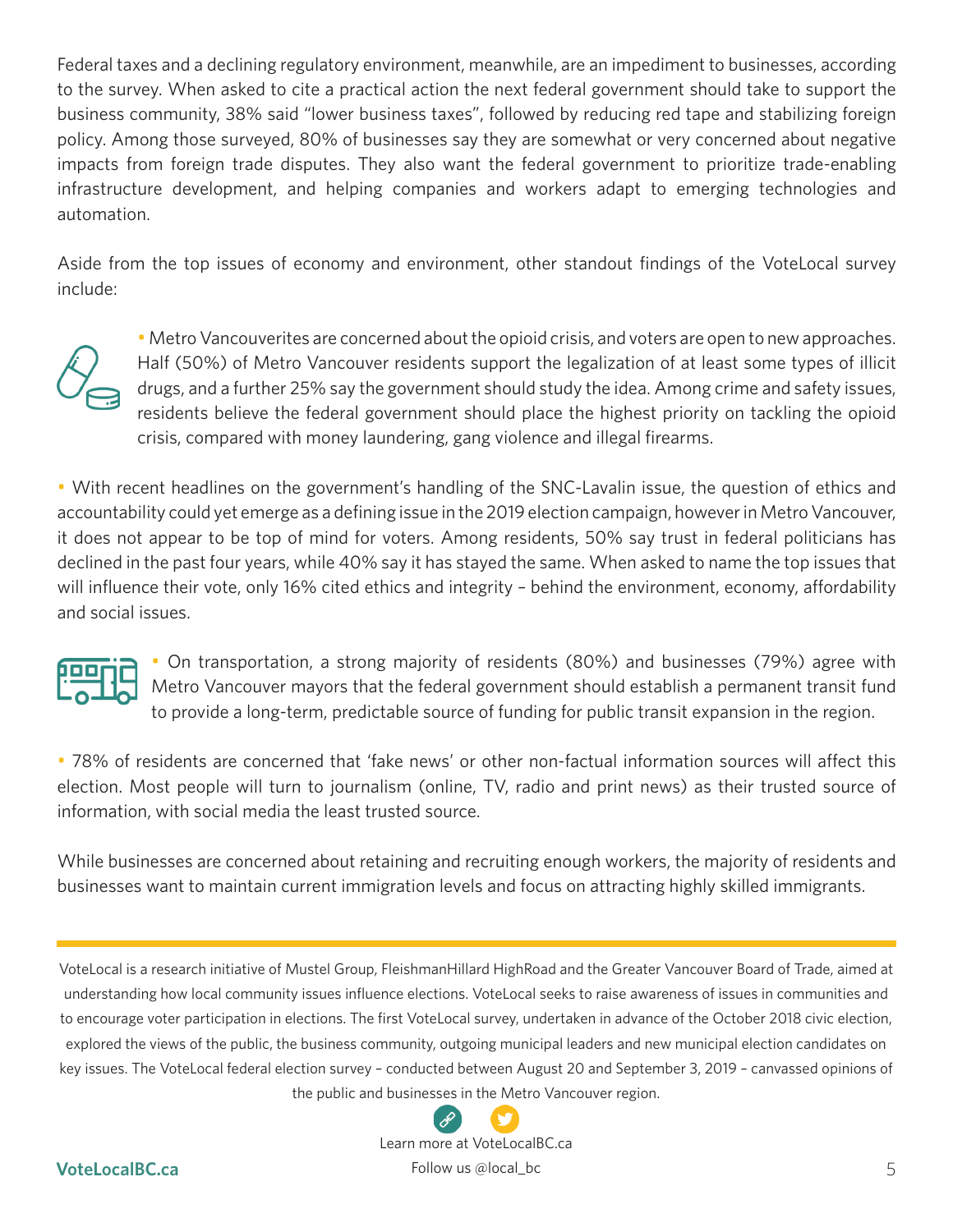<span id="page-5-0"></span>The VoteLocal survey included two different groups:

- **A random sample of Metro Vancouver adults, 18 years of age or over (n=600)**
- **Greater Vancouver Board of Trade members (n=261)**

The survey was completed online from August 20th to September 3rd, 2019.

### Issues of Concern





**The environment is one of the key issues that will influence Metro Vancouver voters in the federal election** (cited by 49% when asked to list top three issues). The economy and jobs (27%), various social issues (21%), and affordability (21%) are secondary.

The environment is a key issue for 60% of women (relative to 22% citing the economy), whereas men are almost equally concerned about the two issues (39% environment, 33% economy). Social issues are equally listed by both men and women.

Other influential issues (listed by 15-16% each) include government ethics and honesty, healthcare/ national pharmacare plan, immigration, and various government/party ideologies or policies.

Public Businesses



**The economy is a key issue for businesses (45%) followed by the environment (37%)**. In terms of the economy, 7% are specifically concerned about foreign trade.

Taxes (28%) and government fiscal policies (21%) are also significant concerns, along with affordability (21%), government ethics (16%) and various social issues (15%).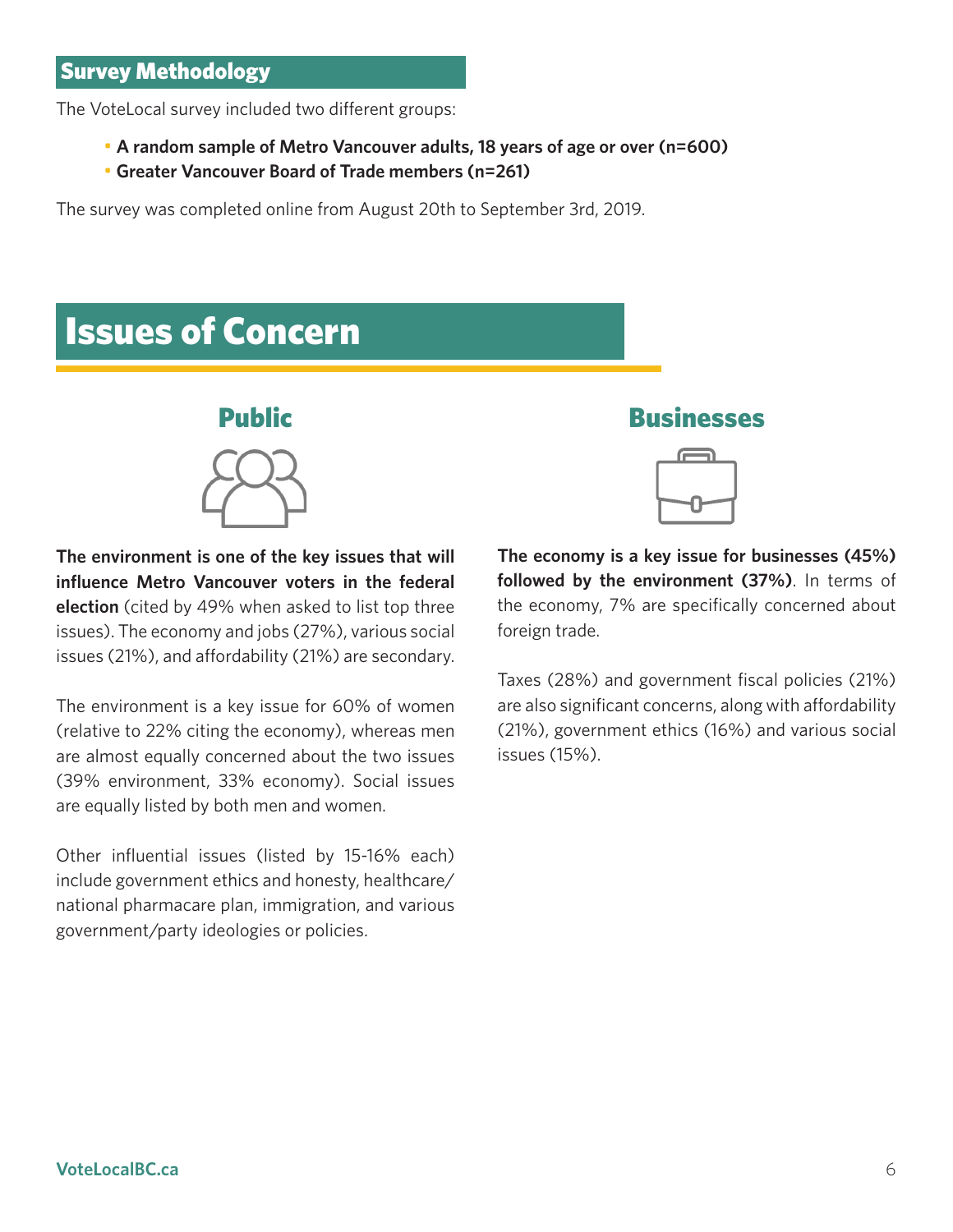### **Important Issues Influencing Voters in 2019 Federal Election (Unprompted)**



**VoteLocalBC.ca** 7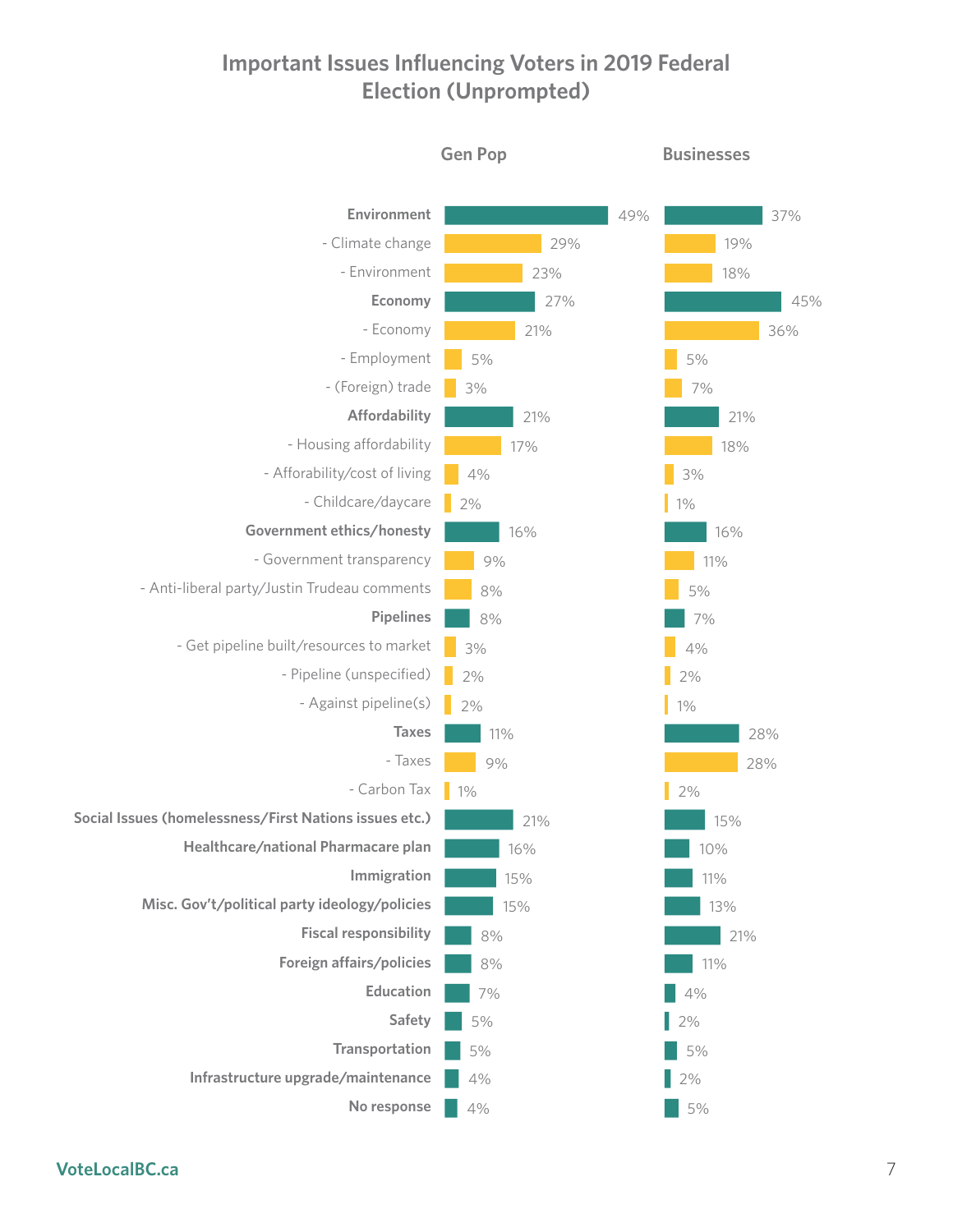The findings for the public by region are as follows:

| <b>City of</b><br><b>Vancouver:</b>       | The environment (55%) (specifically climate change - 36%) is the key issue<br>followed by affordability (29%), social issues (27%) and the economy (25%).       |
|-------------------------------------------|-----------------------------------------------------------------------------------------------------------------------------------------------------------------|
| <b>Burnaby/New</b><br><b>Westminster:</b> | The highest level of concern about environment relative to other regions is found in<br>Burnaby (64%), followed by social issues (25%) and affordability (25%). |
| <b>Northshore:</b>                        | The environment (51%) followed by the economy (34%) are the key issues, and to<br>a lesser extent, social issues (22%), and affordability (21%).                |
| <b>Northeast:</b>                         | The environment is the predominant issue (53%) followed by the economy (28%).<br>A number of other issues are cited by less than 20%.                           |
| Southwest:                                | The environment (36%) and the economy (34%) are the top two issues, followed<br>by government ethics/honesty (23%).                                             |
| <b>Southeast:</b>                         | The environment is a key issue to 40%, followed by the economy (29%), government<br>ethics/honesty (24%) and social issues (17%).                               |

Almost half of residents think the most important issues for Metro Vancouver in this election are different compared with cities across Canada. Our housing issues (with a greater influence of foreign investment), our concern for the environment, and the cost of living and related income gap are seen as unique issues. Other unique issues include our demographic makeup with a higher proportion of ethnic communities and immigration, homelessness, and the opioid problem.

### **Metro Vancovuer Issues Same/Different from Other Cities**

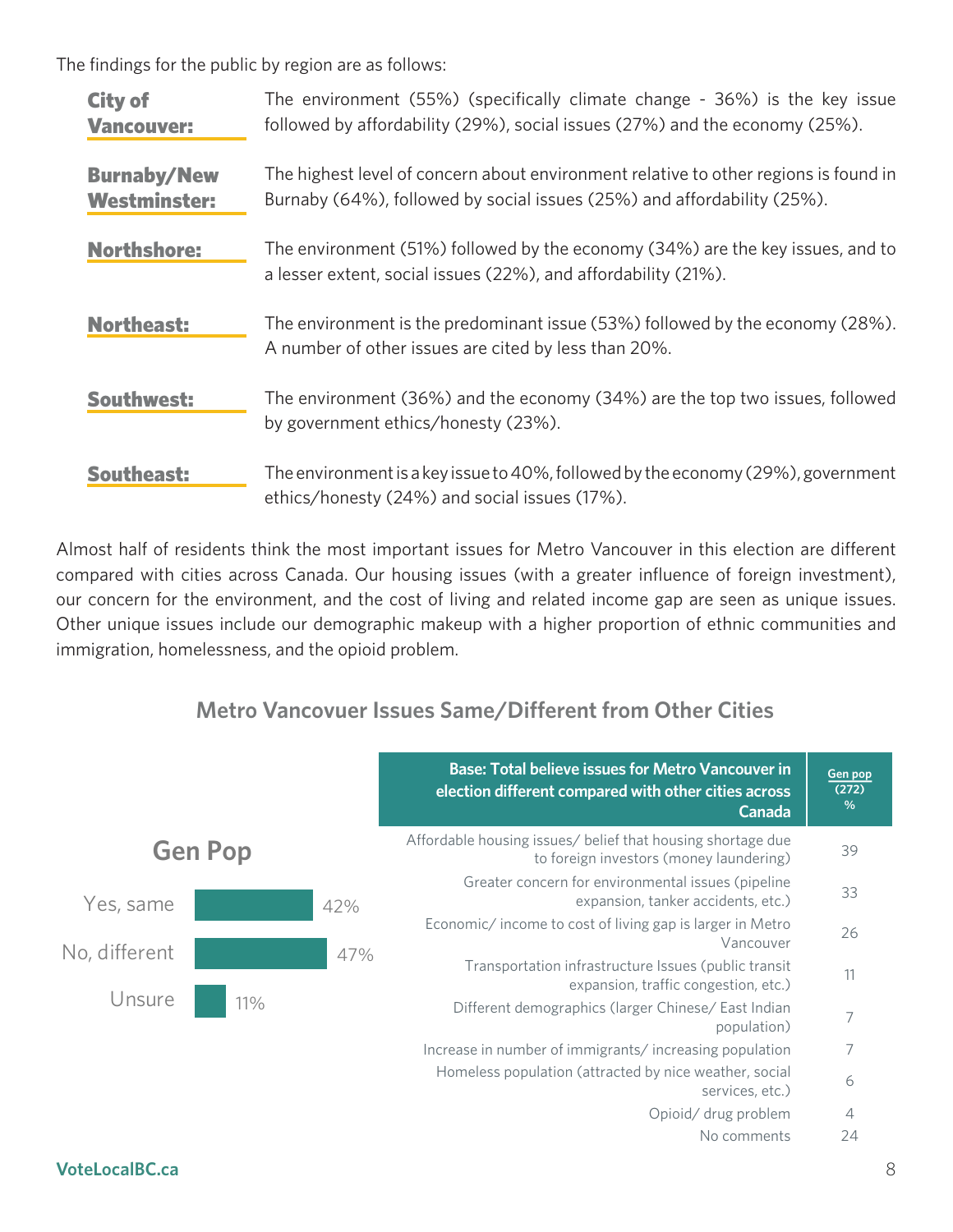<span id="page-8-0"></span>**Metro Vancouver residents and businesses tend to think the federal government is on the 'wrong track'.** In the general population, women and lower income households are most likely to feel this way. Among businesses, business owners are more inclined than senior managers to believe the government is on the wrong track, perhaps because they are more concerned about taxes.



Residents tend to think the federal government in on the wrong path in terms of addressing climate change. Younger residents in particular feel this way (58% under 45).

But businesses are divided in their opinions.

### **Gov't Right/Wrong Path Addressing Climate Change**



But the majority ascribe to the view that "climate change is an emergency that we need to address now", particularly women and younger residents.



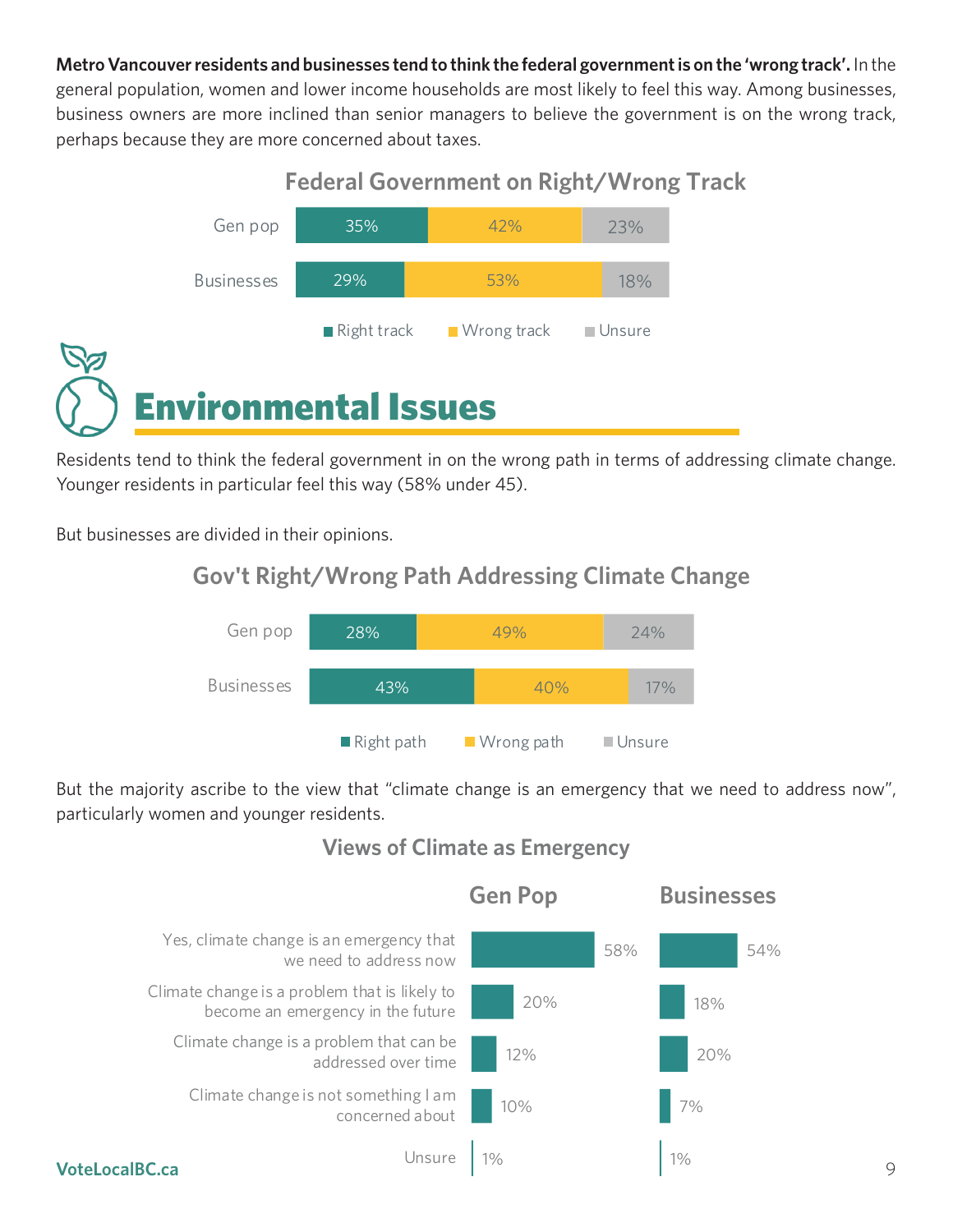#### **Both residents and businesses tend to support the federal government's coordinated nation-wide carbon**

**tax.** Support is consistent throughout the region but opinions are more divided in the Southeast region. Women are particularly supportive but men also tend to support the carbon tax.



### **Support/Oppose National Carbon Tax**

Respondents were explained that certain provinces are taking legal action against the federal government to avoid having to introduce a carbon tax, and asked if other parts of Canada end up paying no or less carbon tax than BC, would they be more or less likely to support keeping a carbon tax in BC. Views are somewhat divided but note that 36% of residents would be less likely to support a BC carbon tax.

### **Impact of Public Support If Other Provinces Avoid Tax**



To date for the majority of businesses, the carbon tax has had no real impact (and in some cases a positive impact). A negative impact has been felt by 23% of businesses.

### **Carbon Tax as an Impact on Businesses**

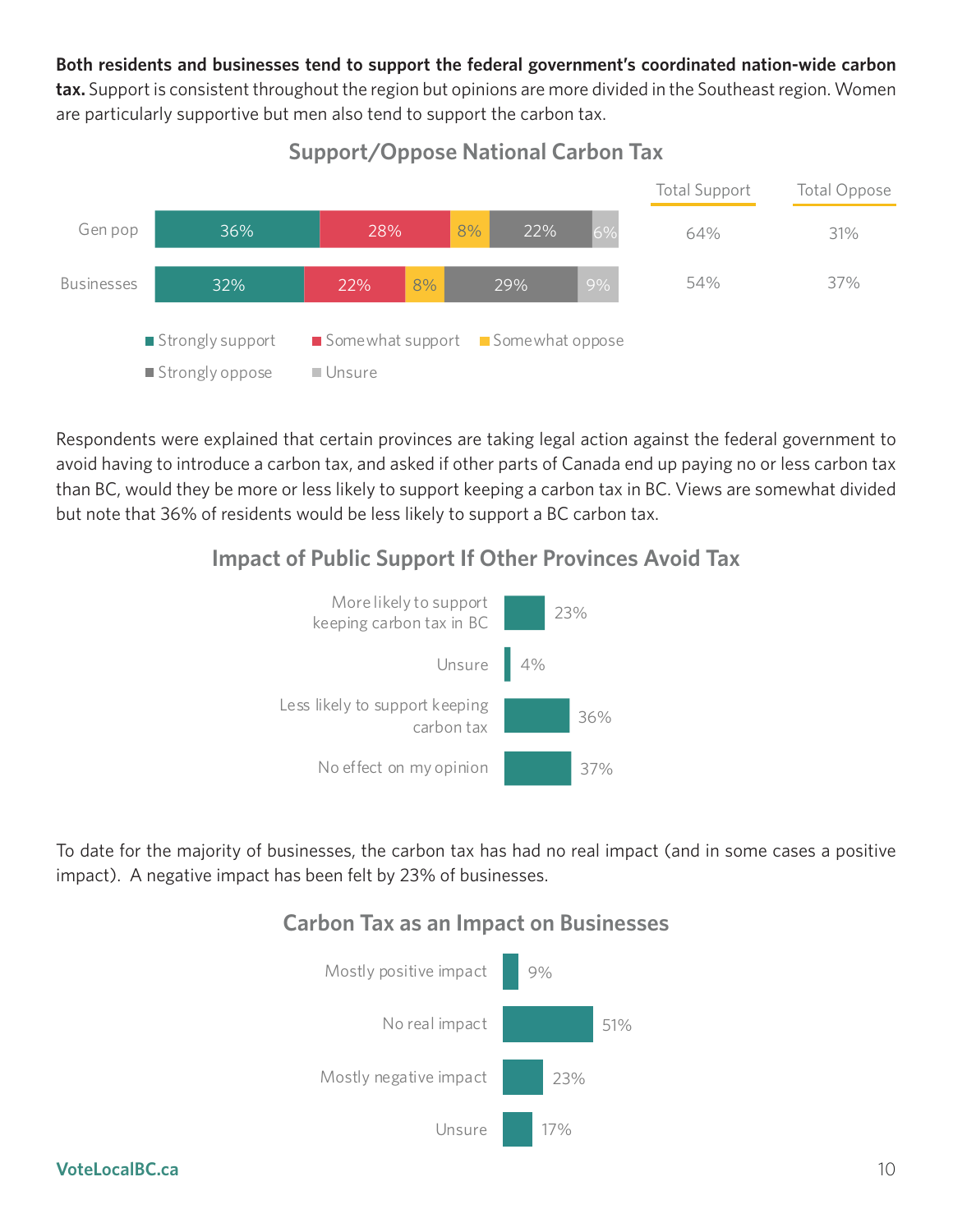Natural Resources Development

<span id="page-10-0"></span>Even in light of the environment being a key issue in the federal election, both Metro Vancouver residents and businesses believe a balanced approach to resource development should be taken: *"The federal government should enable continued development of oil & gas resources while at the same time investing in strategies to transition to alternative, renewable energy."* But 39% of residents and 23% of businesses do believe that *"The federal government should focus immediately on transitioning away from oil and gas in favour of renewable energy."*

### **Approach to Energy Resource Development**



Among the general public, support continues to slightly outweigh opposition to the Trans Mountain pipeline expansion project. Residents of most regions with the exception of City of Vancouver and Burnaby/New Westminster support the project. Opposition also tends to come from women and those under 45 years of age.

The majority of businesses, 76%, support the expansion.



### **Support/Oppose TMX**

#### **VoteLocalBC.ca** 11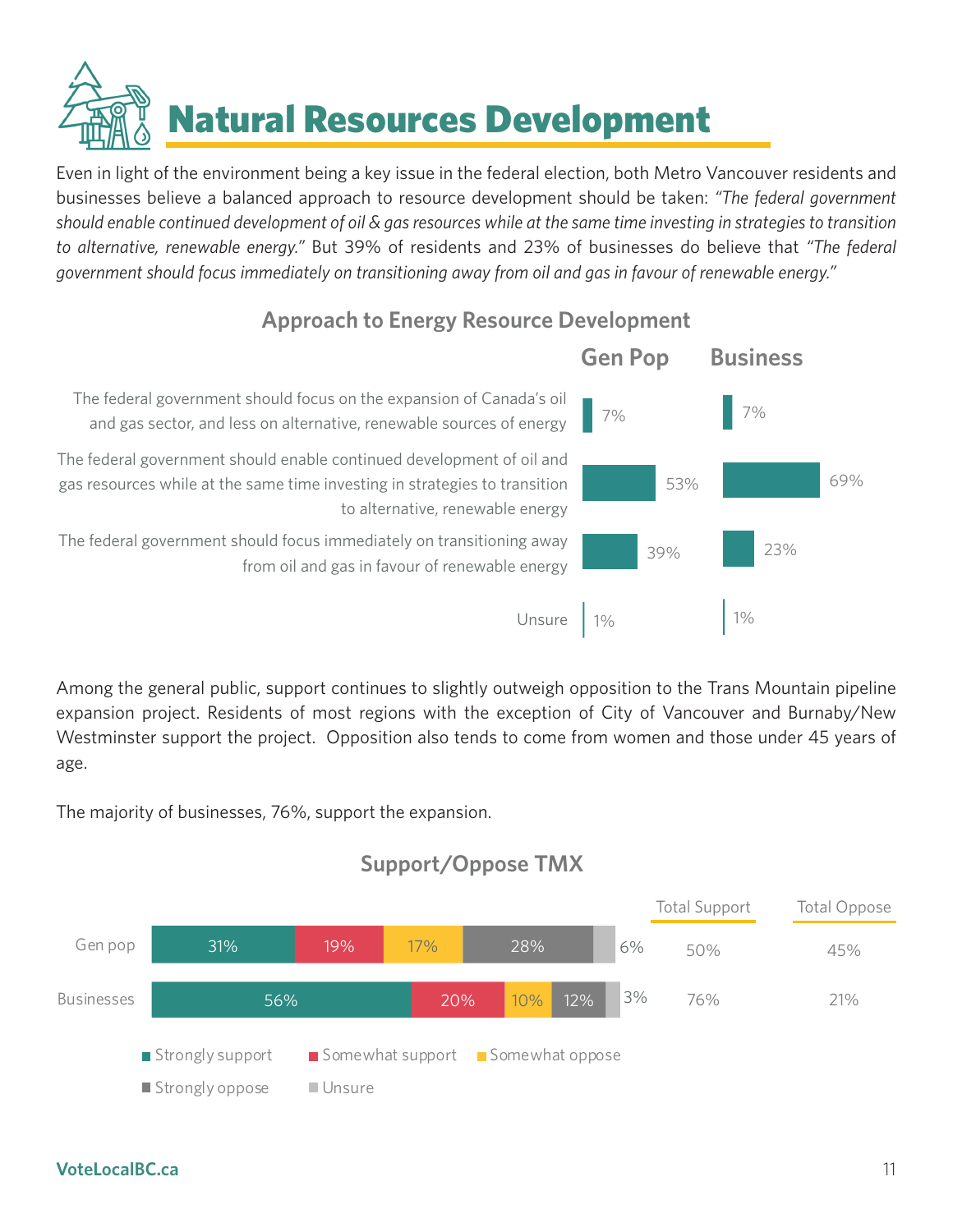# <span id="page-11-0"></span>**Transportation**

There is overwhelming support for the Mayor's Council on Regional Transportation recommendation that the federal government should establish a permanent transit fund to provide a long-term, predictable source of funding for public transit expansion in Metro Vancouver and other cities.



### **Support for Permanent Transit Fund**

**Overall, the public and businesses do not think** *any* **levels of governments are doing enough to address the housing affordability issue in Metro Vancouver,** despite measures taken over the past two years. This opinion is consistent across the region. Renters in particular are critical. Even those from upper income households (\$100,000 plus per year) agree.

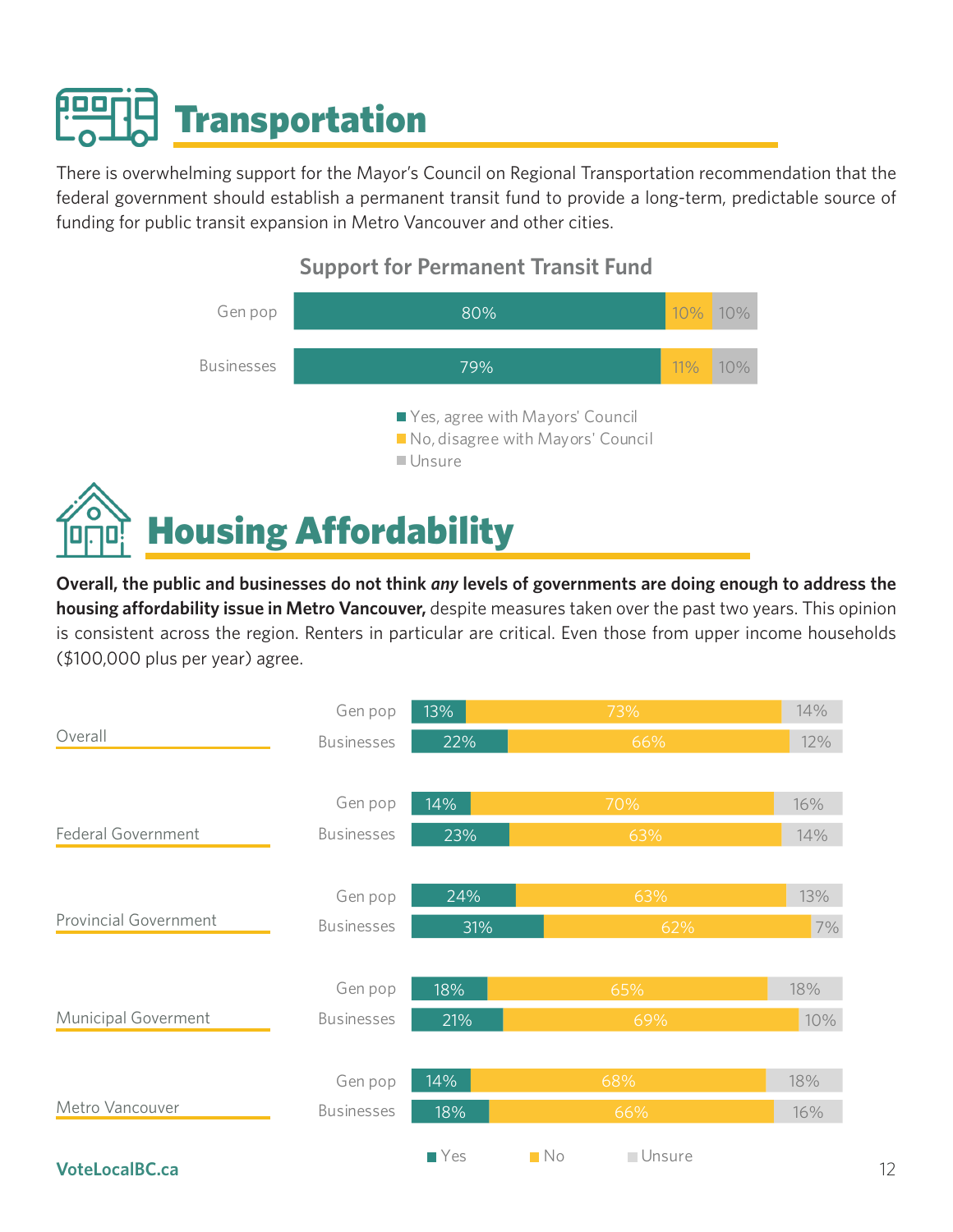**Four-in-ten Metro Vancouver residents (41%) have considered relocating away from Metro Vancouver due to affordability concerns,** this level increasing to 54% of those under 45 years of age, and 67% of renters.

#### **Furthermore, 23% of businesses have considered relocating their businesses away from Metro Vancouver for this reason.**

These levels are only slightly lower than measures taken a year ago (46% residents, 37% businesses) further highlighting the need for more measures to address affordability.



### **Consider Relocating Business**



**Furthermore, 60% of businesses report that their ability to recruit or retain employees has been affected by affordability issues.**



**There is strong support from the public (70%) and businesses (69%) for the federal government specifically to incentivize the construction of housing options,** including rental, to address housing affordability. Support is particularly strong among renters (87%).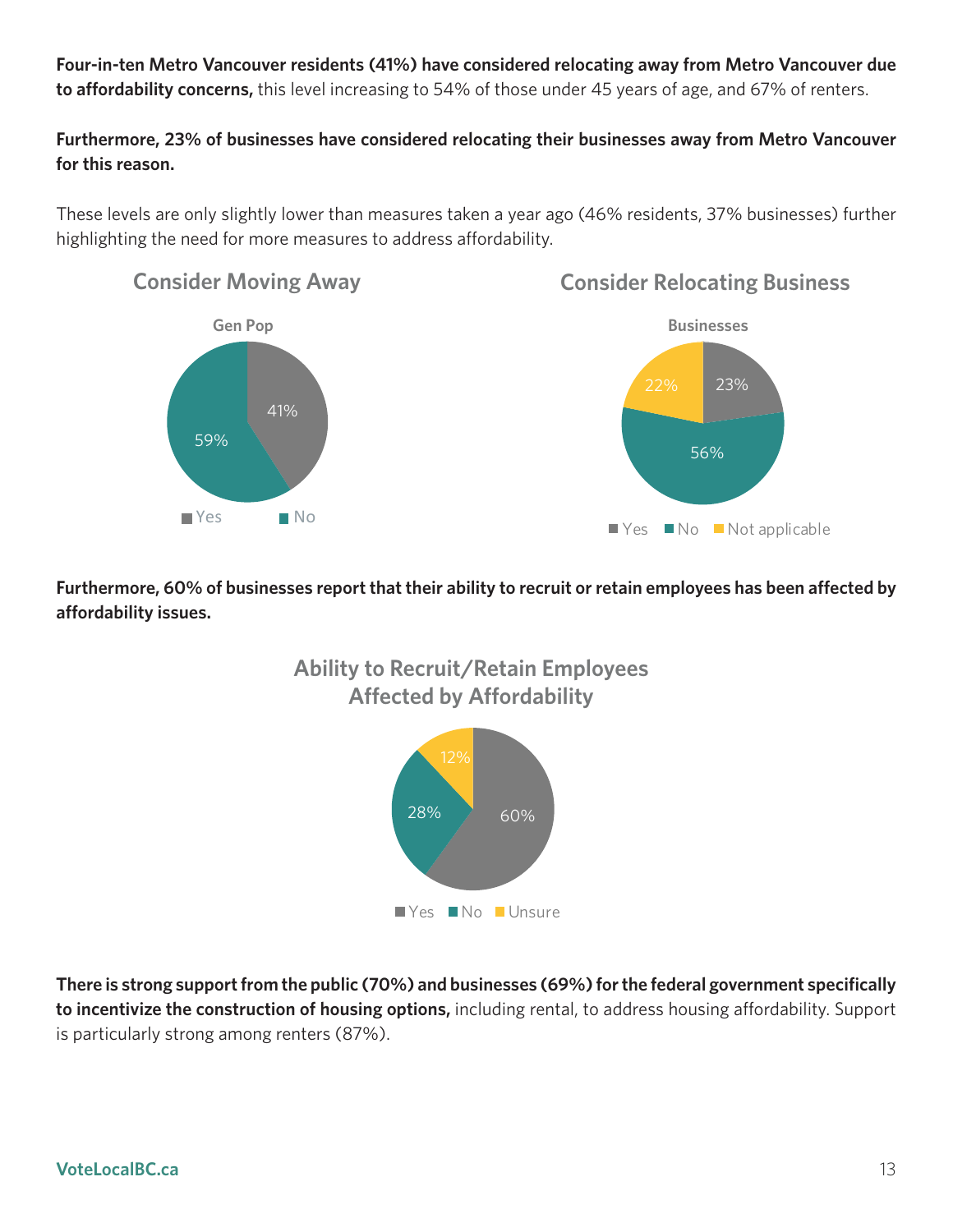### **Should Federal Gov't Incentivize Housing Construction to Address Affordability**



Furthermore, there is **strong support across the region and among businesses for measures to limit or restrict foreign capital** into Canada's housing market.

### **Support/Oppose Measures to Restrict Foreign Support/Oppose Measures to Restrict Foreign Capital**



Other aspects of affordability that are of concern to residents include the cost of food/groceries, gas prices, other transportation costs, taxes, and to a lesser extent, healthcare, childcare, cellphone data plans and utility costs.

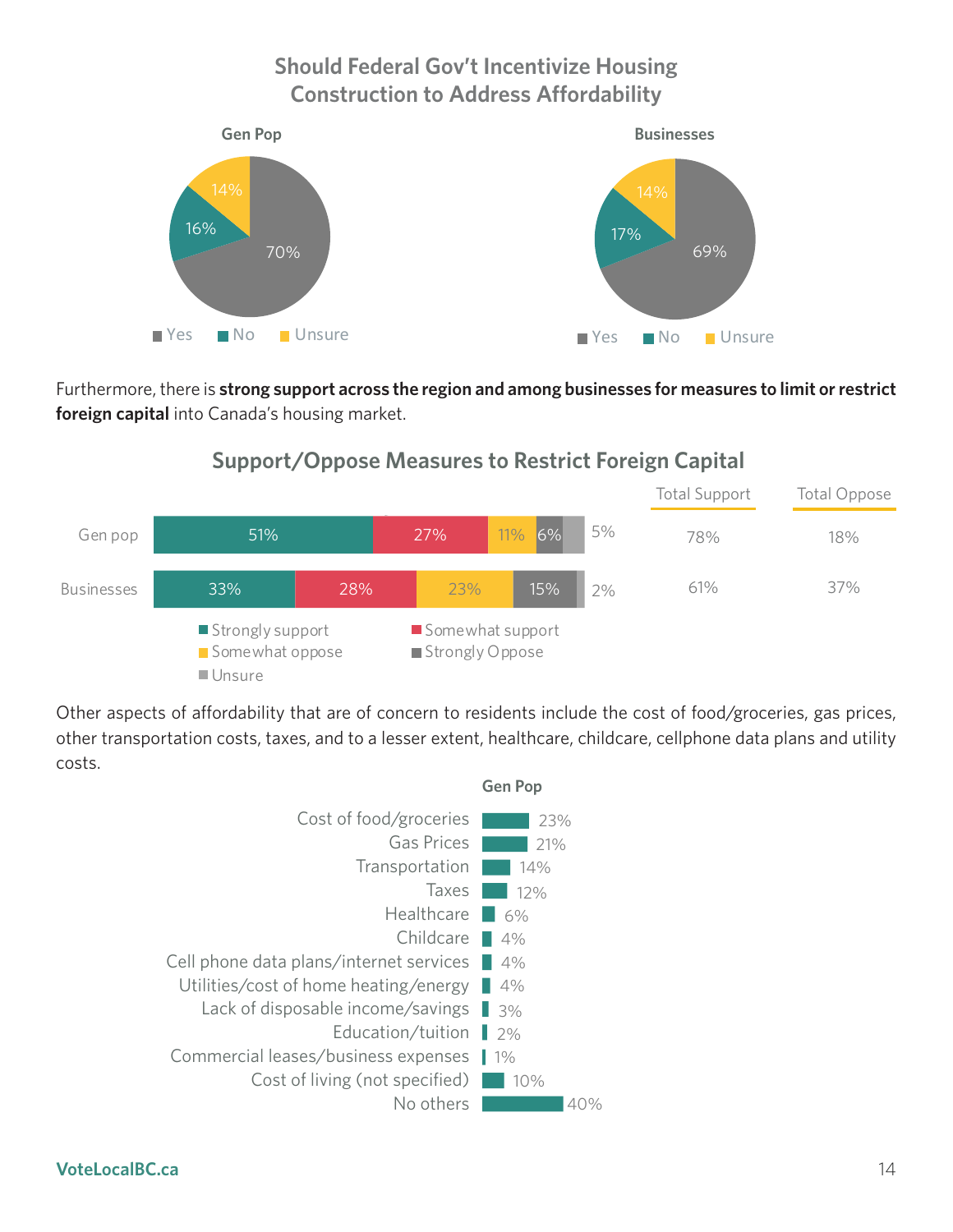<span id="page-14-0"></span>

A total of 28% of residents and 43% of businesses believe the Canadian economy will decline in the next five years (versus only 15%/17% thinking it will improve). But many are unsure which is also likely contributing to the angst about our economy and one of the reasons it is a key election issue.

### **Future of Canadian Economy in Next 5 Years**



In terms of their own financial security, about half of residents feel it will stay the same and the other half are divided between it improving and declining. Those under 45 are most optimistic and those over 55 most concerned (likely related to their lifecycle in terms of employment).

### **Personal Financial Security**



Businesses remain optimistic about their prospects in 2020.



### **Business Optimism**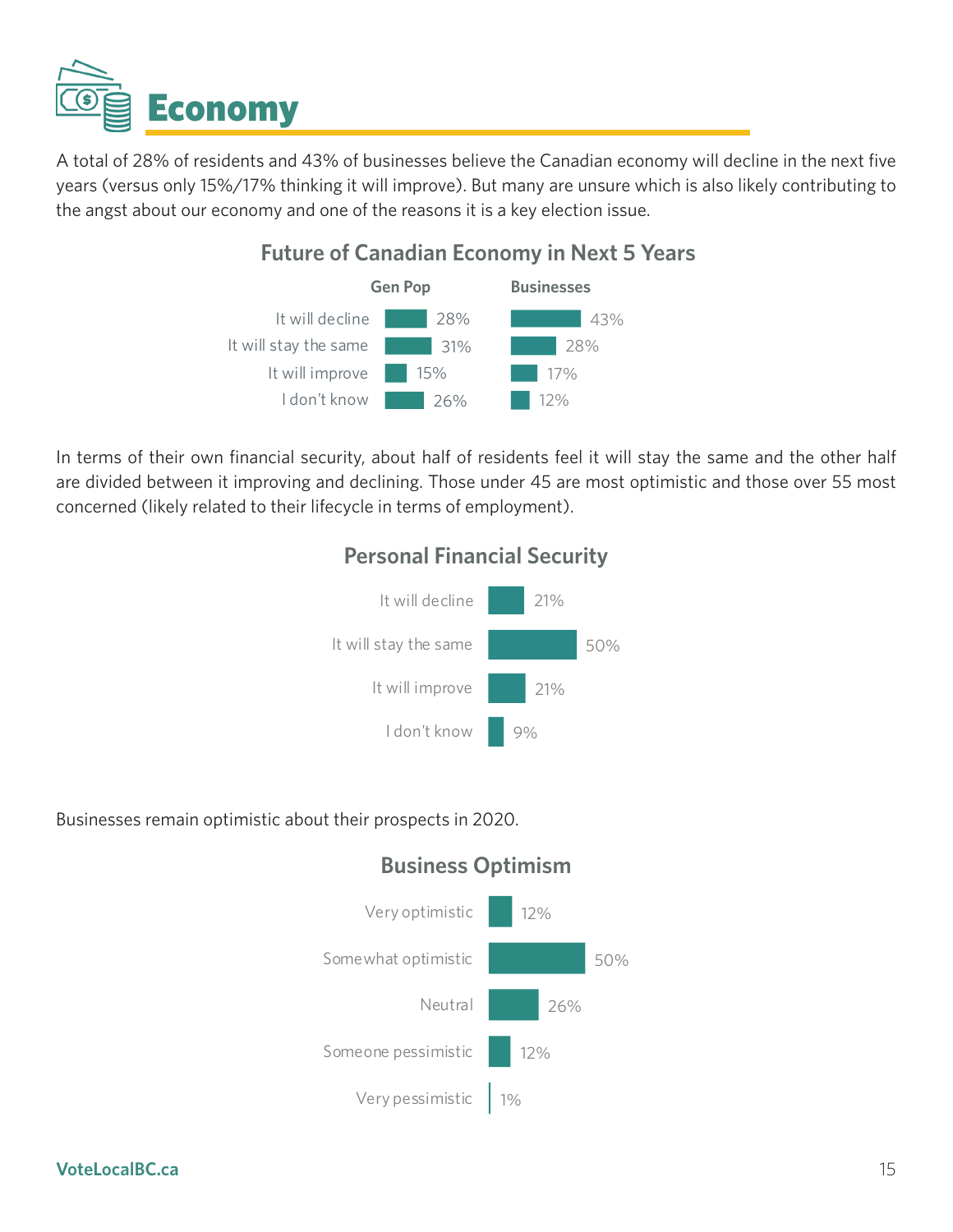<span id="page-15-0"></span>When asked what are some of the practical actions the next federal government should take to support the business community, lower tax rates and less red tape are the top two suggestions.



### **Business Suggestions for Federal Gov't**

**Residents tend to think the amount of federal taxes paid is 'about right**' (and some even think too low), but one-in-three (37%) think they are too high. Men tend to be more critical than women (43% too high versus 32% of women responding too high) but the findings do not vary significantly by age or household income.

### **Public's Views of Federal Taxes**



Over half of Metro Vancouver residents (53%) and businesses (60%) report that their trust in politicians to do what's in the public interest has decreased over the past five years. In the general population, men in particular feel this way (60% versus 47% of women).



### **Trust in Government**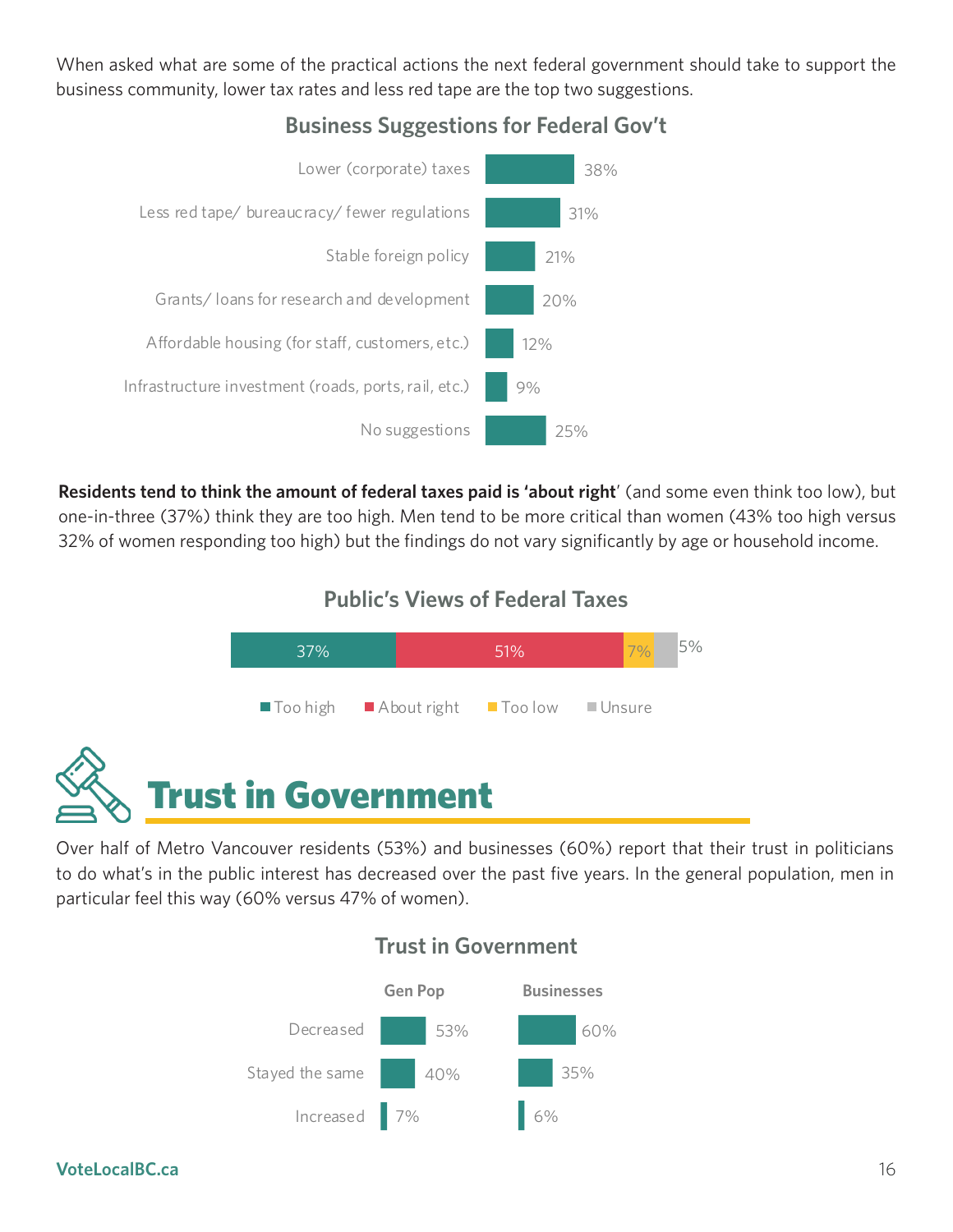<span id="page-16-0"></span>

**The majority of Metro Vancouver residents and businesses (66% each) support the federal government's Canada Pension Plan enhancements**, which gradually increases CPP contributions over 7 years and came into effect this year.



With respect to a national pharmacare program, residents and businesses are divided on whether such a program should cover all Canadians and replace all existing government and private insurance plans, or whether it should only cover those Canadians who are not currently covered through some other existing government or private plan.

About one-in-five residents and one-third of businesses believe it should only focus on those Canadians facing extreme circumstances, or we should not have a national plan at all.



### **Opinions of Pharmacare Program**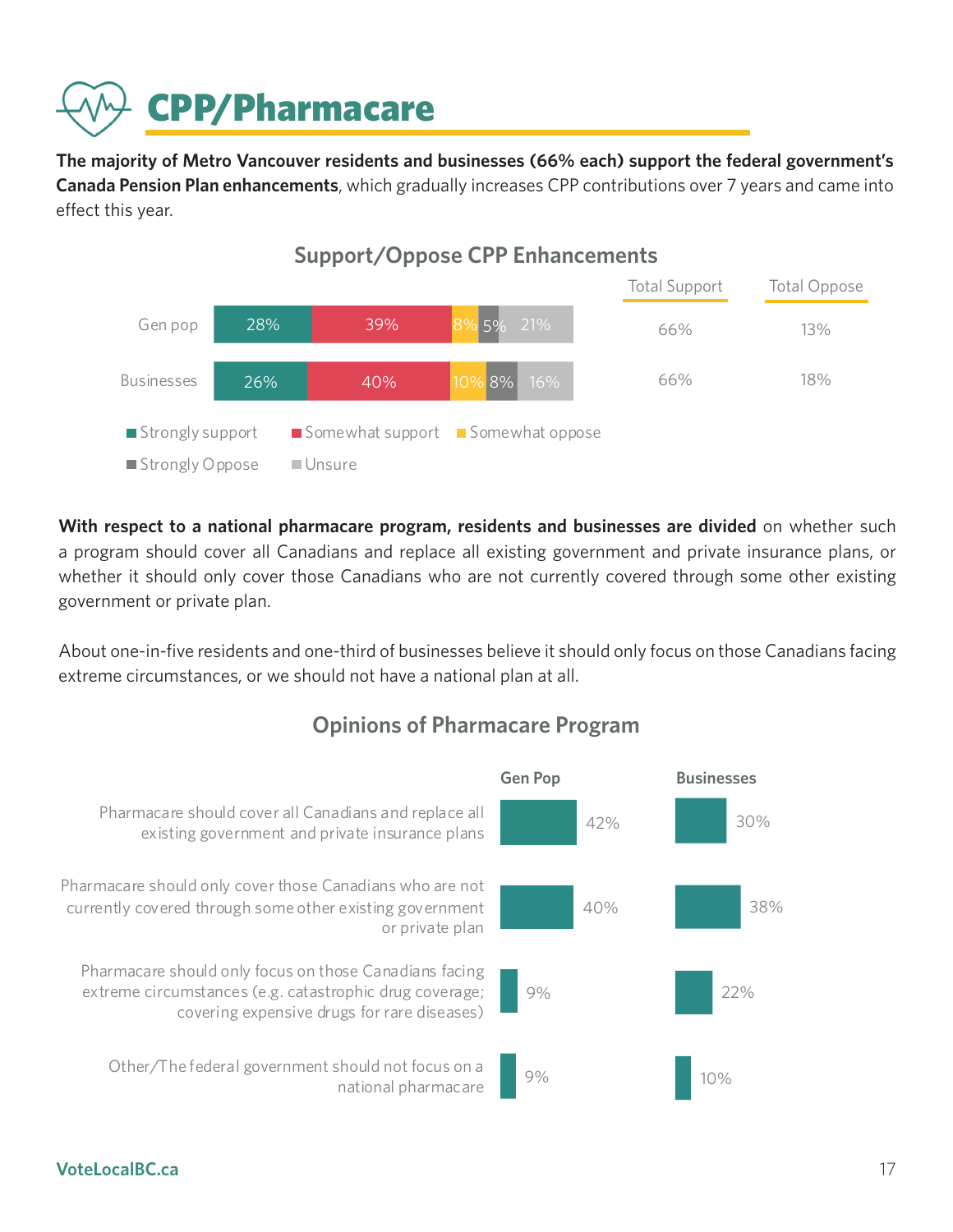<span id="page-17-0"></span>

**Residents and businesses are generally supportive of current immigration rates** versus 30% of residents (19% of businesses) feeling they should be reduced.



### **Opinions of Immigration Rates**

But both residents and businesses tend to support the federal government increasing efforts to attract highly skilled immigrants.

### **Increase/Reduce Efforts to Attract Skilled Immigrants**



This is likely due to the fact that six-in-ten businesses report recently experiencing difficulties hiring workers and employees.

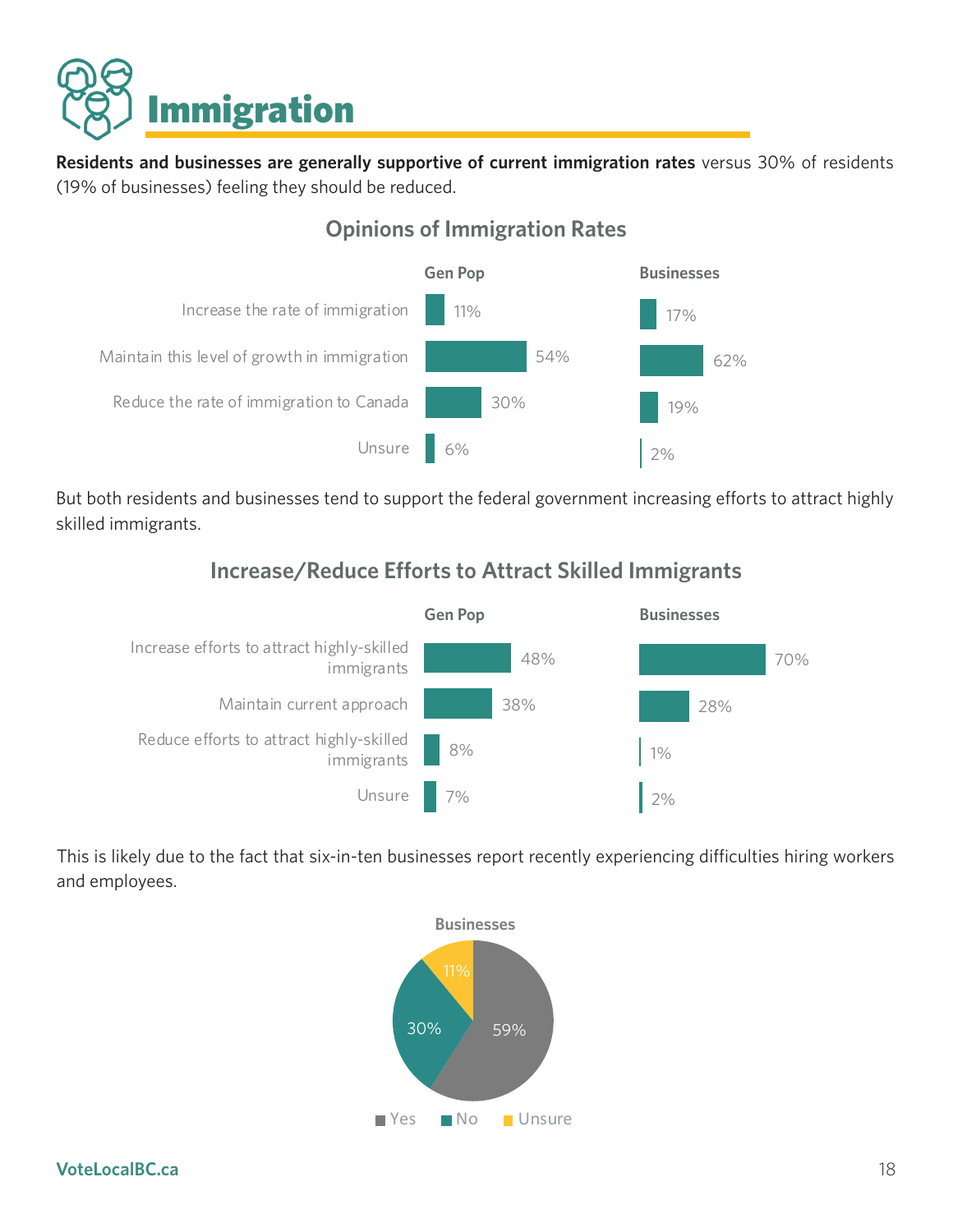<span id="page-18-0"></span>

When the public was asked to rate several crime and safety issues in terms of the priority each should be for the federal government over the next four years, the highest rated issue is illicit opioids, followed by money laundering. However, gang violence and use of restricted firearms are also rated relatively high.



### **Crime/Safety Priorities for Public**

annabis/Decriminalization of Other Drugs

**Views are divided with respect to how legalization of cannabis has been managed.** Those who feel it has been mismanaged (38% of residents), say the bureaucracy and slow rollout is the key criticism, as well as the fact that legalization has not impacted the illegal market and the product is not cheaper.

### **Public Opinion about How Legalization of Cannabis Managed**



| Base: Total feel that the legalization of<br>recreational cannabis has not been managed<br>appropriately | Gen<br>pop<br>(223)<br>$\%$ |
|----------------------------------------------------------------------------------------------------------|-----------------------------|
| Bureaucratic/ political interference (slow roll<br>out, too many rules, etc.)                            | 64                          |
| Has not affected the illegal market/ cheaper<br>to purchase than from legal sources                      | 41                          |
| Do not believe cannabis should have been<br>legalized (addiction concerns, dislike smell,<br>etc.)       | 25                          |
| Distribution issues/ supply is inadequate                                                                | 12                          |
| No comment                                                                                               | 4                           |

#### **VoteLocalBC.ca** 19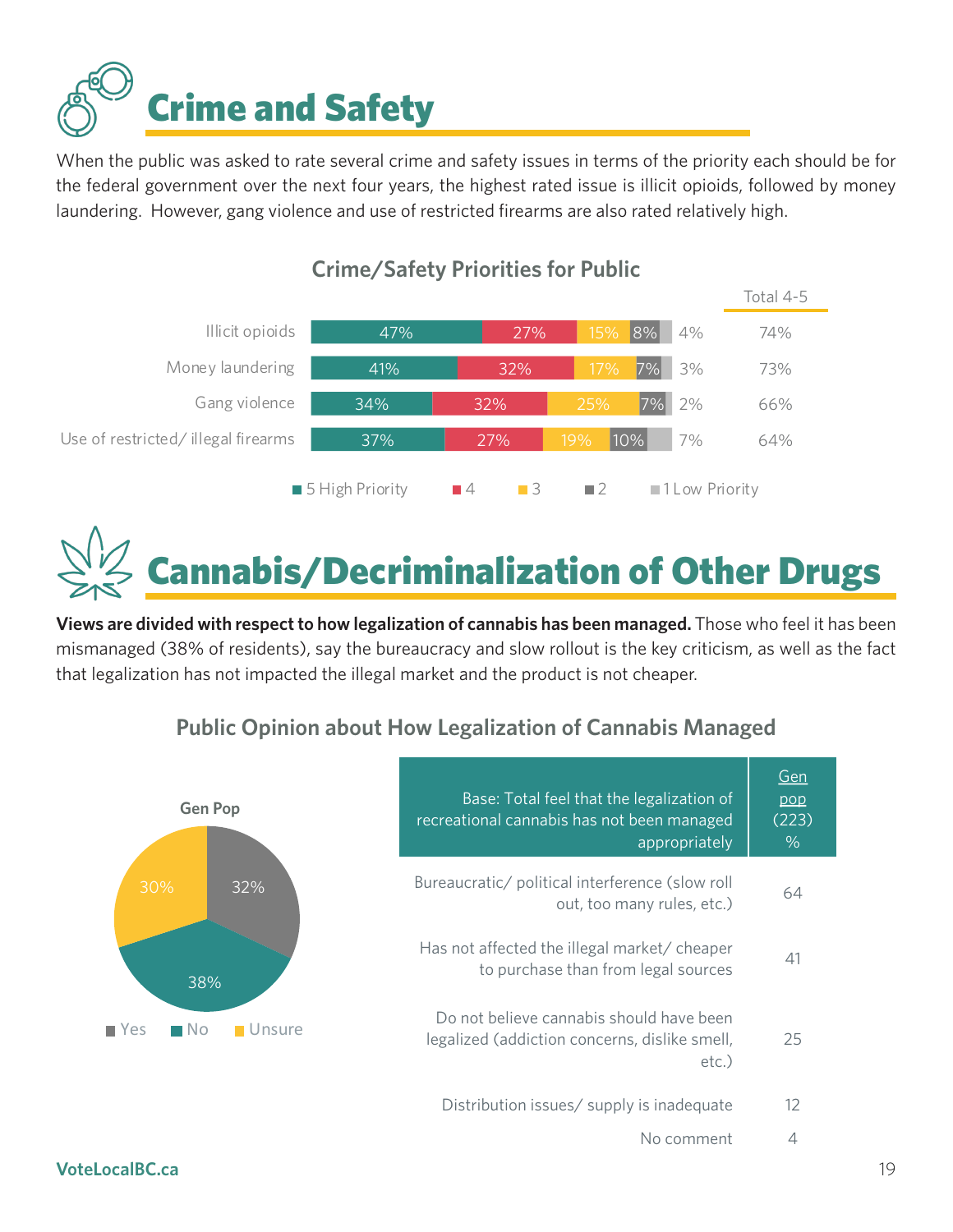<span id="page-19-0"></span>**Half (50%) of residents support legalization of other illicit drugs**, either all or just some drugs. Another 25% are unsure but think the government should consider or study it.

### **Public View of Legalization of Other Drugs**





Voters will rely on various sources for election information, with online news, TV news, newspapers and radio news being the most common sources.



### **Information Sources**

**Gen Pop**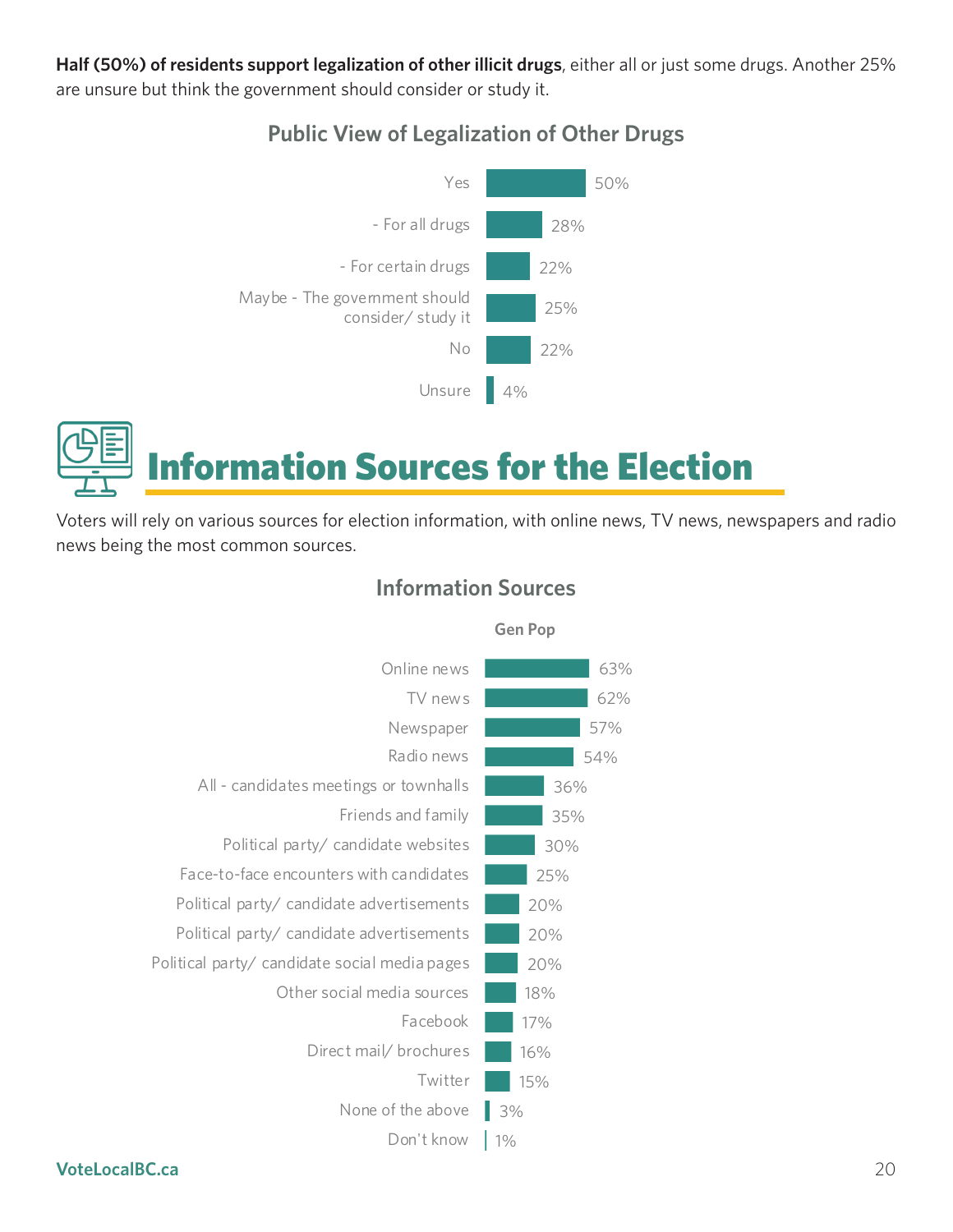In terms of the most trustworthy sources, the news media is most trusted.



### **Trustworthy Media Sources**

But there is widespread concern about 'fake news' among all demographic segments.



### **Level of Concern Regarding Fake News**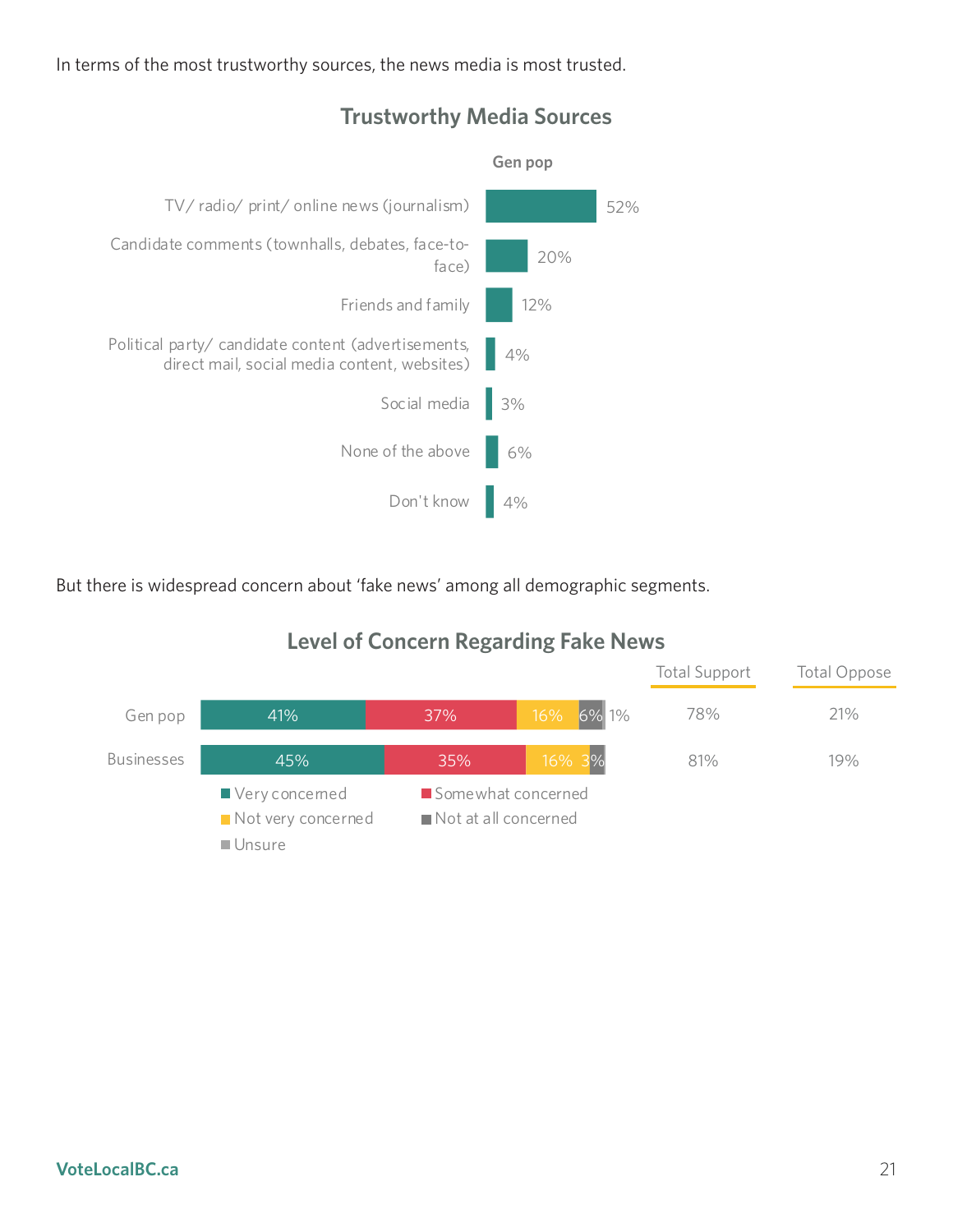## <span id="page-21-0"></span>Greater Vancouver Board of Trade: Business Focus

The 2019 VoteLocal survey also sheds light on some of the top priorities and concerns of our region's business leaders, with more than 250 members of the Greater Vancouver Board of Trade completing the survey.

Tapping into this segment of our society is essential because it provides insights into the issues that drive decisions by B.C.'s employers, small business owners, and senior executives. It's also one of the unique factors that differentiate the VoteLocal initiative from other public opinion polls.

Heading into the 2019 Federal Election, the business community identified the economy as the top issue causing them concern, with nearly half of all respondents (45%) ranking it as a key issue, along with related topics such as taxes (28%) and fiscal responsibility (21%).

With global growth slowing, business leaders in our region are clearly anxious about Canada's economic competitiveness, resilience, and ability to weather the storm. A total of 43% of business respondents believe the Canadian economy will decline in the next five years, while less than 1 in 5 believe it will improve.

**The business community identified the economy as the top issue causing them conern heading into the 2019 Federal Election**

However, the environment is also top-of-mind for many Board of Trade members, with 37% of business respondents identifying it as a key issue – ranking it second just behind the economy.

Perhaps not surprisingly, affordability was another area of concern for our region's business community, with many respondents feeling that no level of government is doing enough to address housing affordability in our region.

### **1 in 4 businesses have considered relocating due to affordability concerns**

It is quite alarming to the Board of Trade that nearly 1 in 4 businesses have considered relocating from our region due to affordability concerns — but it's not entirely surprising. The Board of Trade has been hearing this concern from our Members for several years, with employers struggling to attract and retain talented workers due to the lack of affordable and available housing options.

In the VoteLocal survey, 60% of businesses reported that their ability to recruit or retain employees has been impacted by affordability. As a result, there is

strong support from the business community for the federal government to incentivize the construction of housing options in our region.

There is also overwhelming support from the business community for the federal government to establish a permanent transit fund to provide a long-term, predictable source of funding for public transit expansion in our region and others across the country. As identified in the Greater Vancouver Economic Scorecard 2018, transit expansion is one crucial way that we can address our region's housing crisis, and it's also key to reducing

#### **VoteLocalBC.ca** 22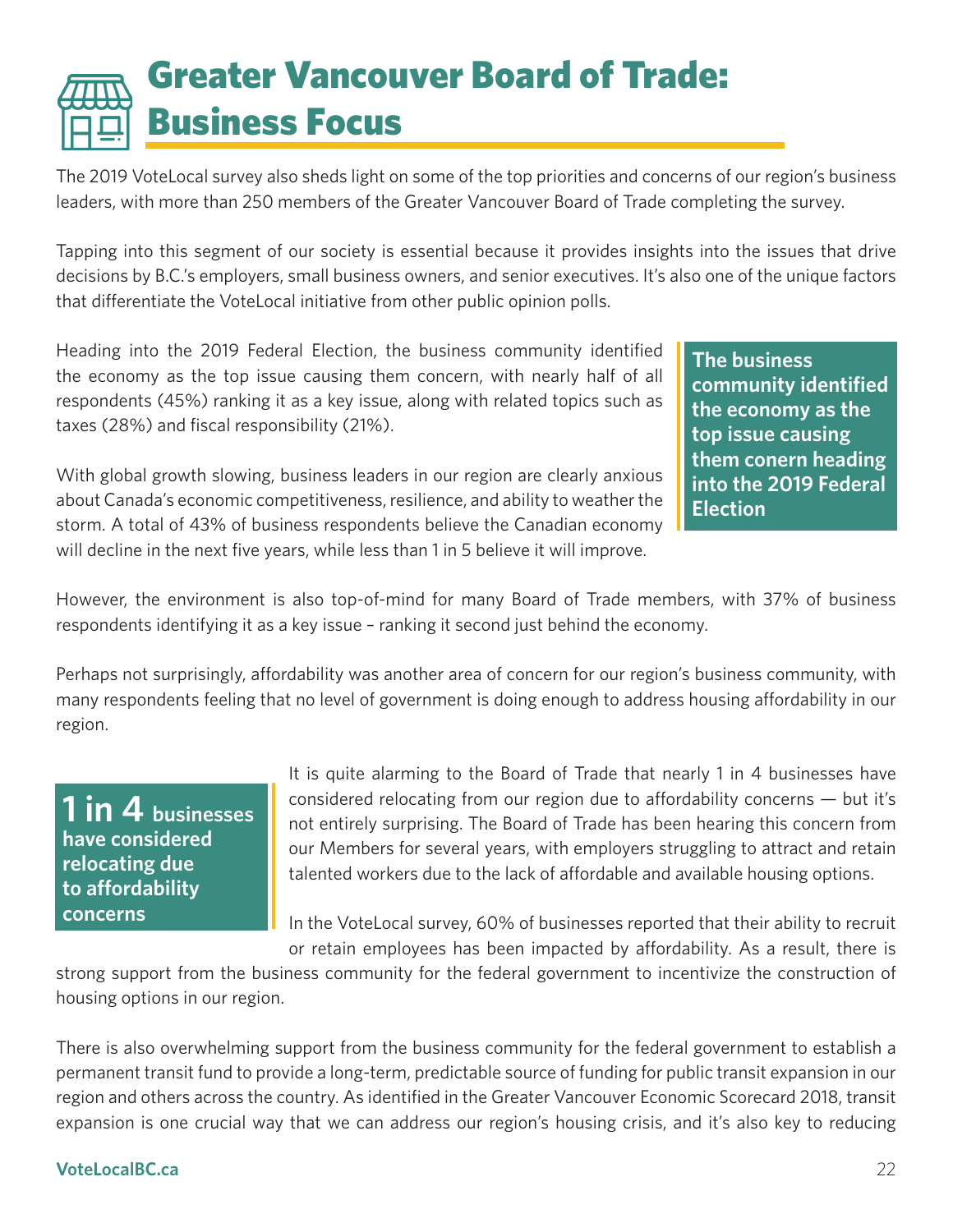congestion in the Metro Vancouver region and improving our collective quality of life.

When asked about some of the practical actions the next federal government should take to support the business community, the top suggestions from business leaders were to lower taxes (38%) and decrease red tape (31%).

To strengthen our economy, the business community would also like to see more federal investment in tradeenabling infrastructure, along with support for businesses that wish to innovate and adopt new technologies or that must adapt to automation or AI. More than half of all respondents also believe the federal government needs to step in and help support B.C.'s struggling forestry sector.

International trade disputes are also causing a great deal of consternation for business leaders in Metro Vancouver, with a staggering 80% of respondents saying they are concerned about potential impacts on their businesses. Nearly half of respondents also believe Canada's international reputation as a place to invest or do business has declined over the past five years, in large part due to our cumbersome regulatory environment and the uncertainty over some recent major infrastructure projects.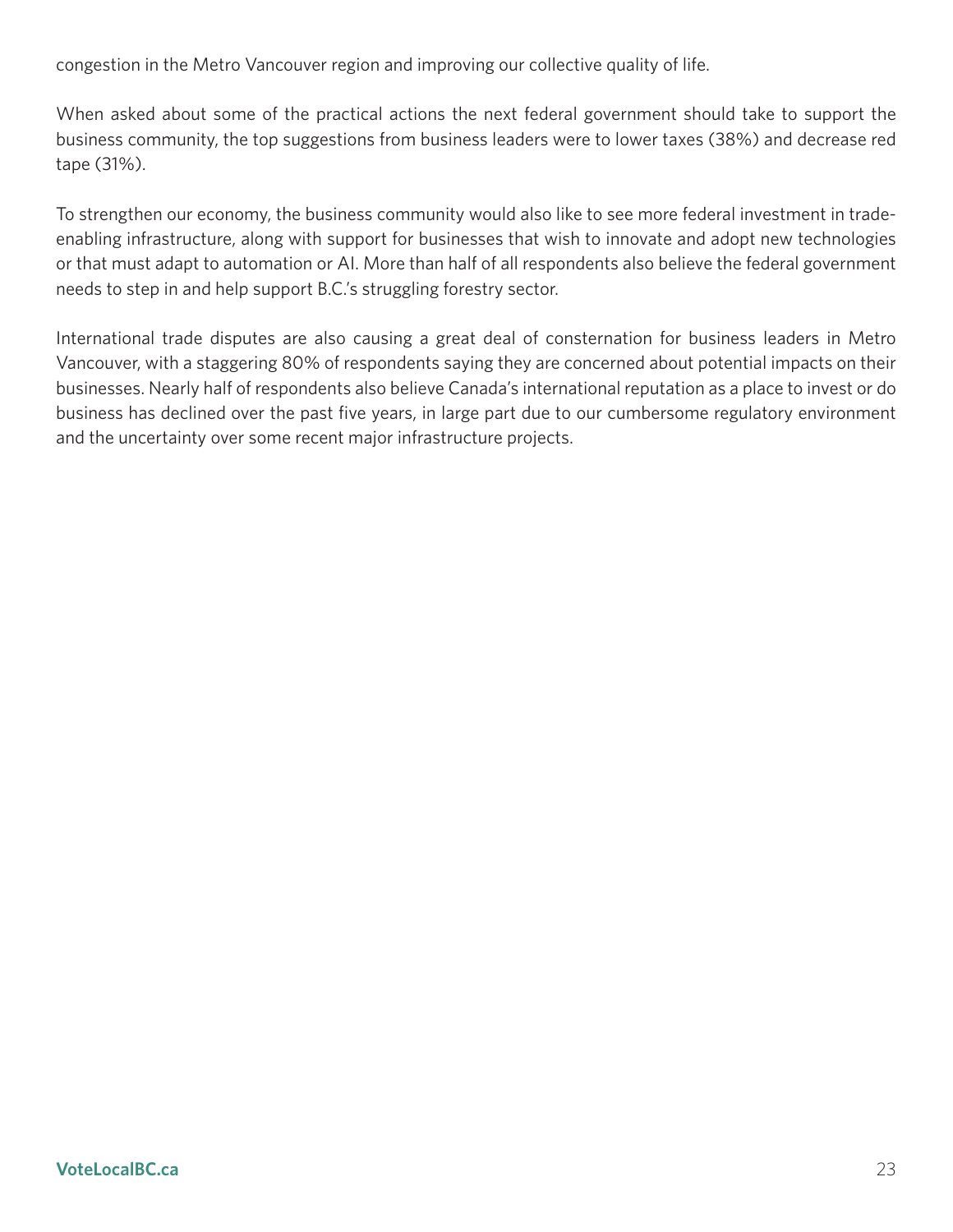### Business Findings

### **When asked about the most important issues in the 2019 federal election, the economy is a key issue for businesses (45%) followed by the environment (37%).**

Taxes (28%) and government fiscal policies (21%) are also significant concerns, along with affordability (21%), government ethics (16%) and various social issues (15%).

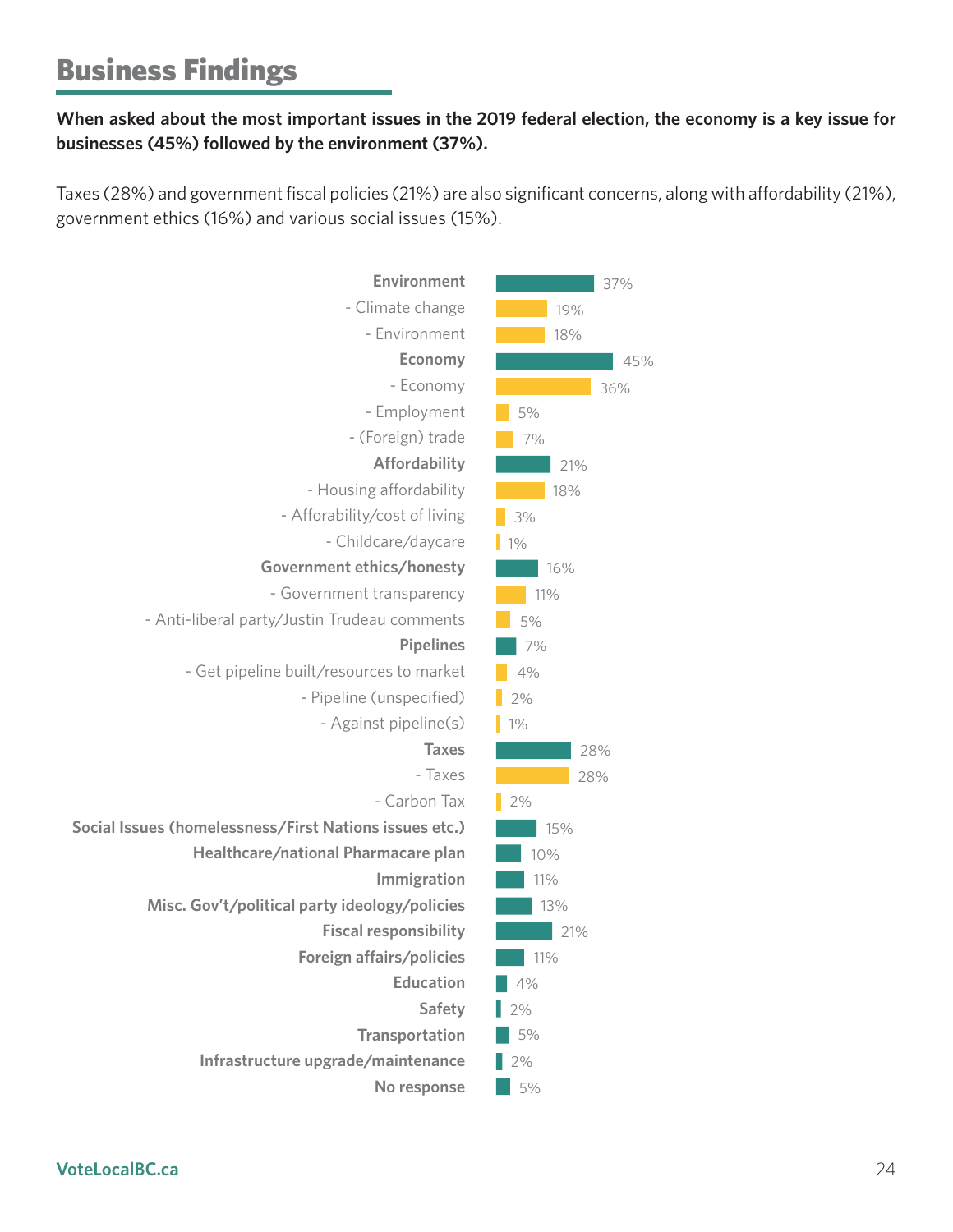**Metro Vancouver businesses tend to think the federal government is on the 'wrong track'.** Among businesses, business owners are more inclined than senior managers to believe the government is on the wrong track, perhaps because they are more concerned about taxes.<br>**Figure** 

### Federal Government on Right/Wrong Track



### Economic Outlook and Affordability

### **Economy**

A total of 43% of businesses believe the Canadian economy will decline in the next five years (versus only 17% thinking it will improve). But many are unsure which is also likely contributing to the angst about our economy and one of the reasons it is a key election issue.



Businesses remain optimistic about their prospects in 2020.



### **Business Optimism**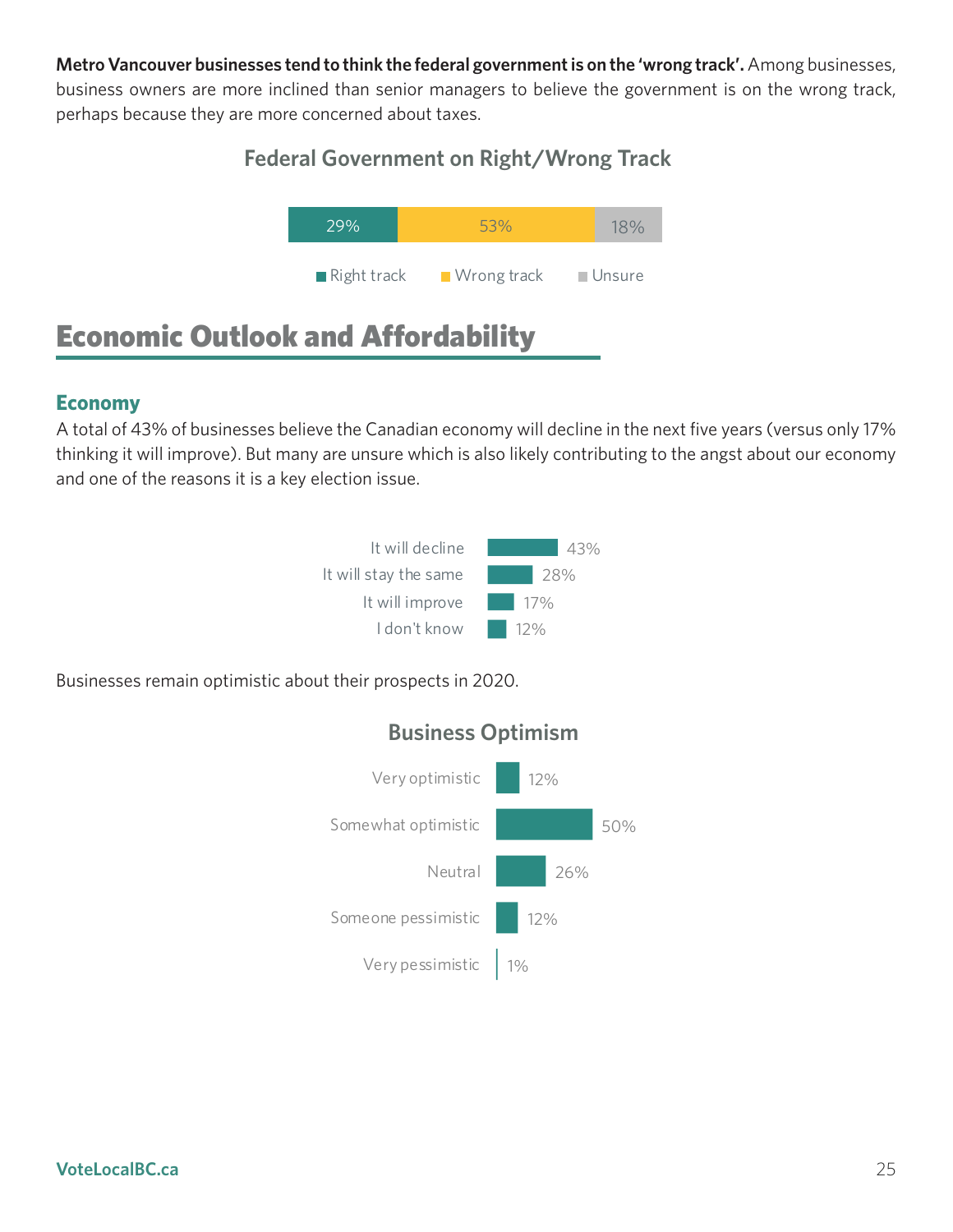When asked to identify some of the practical actions the next federal government should take to support the business community, lower tax rates and less red tape are the top two suggestions.



### **Business Suggestions for Federal Gov't**

### **Housing Affordability**

**Overall, businesses do not think any levels of governments are doing enough to address the housing affordability issue in Metro Vancouver,** despite measures taken over the past two years.

**Gov't Doing Enough to Address Housing Affordability**

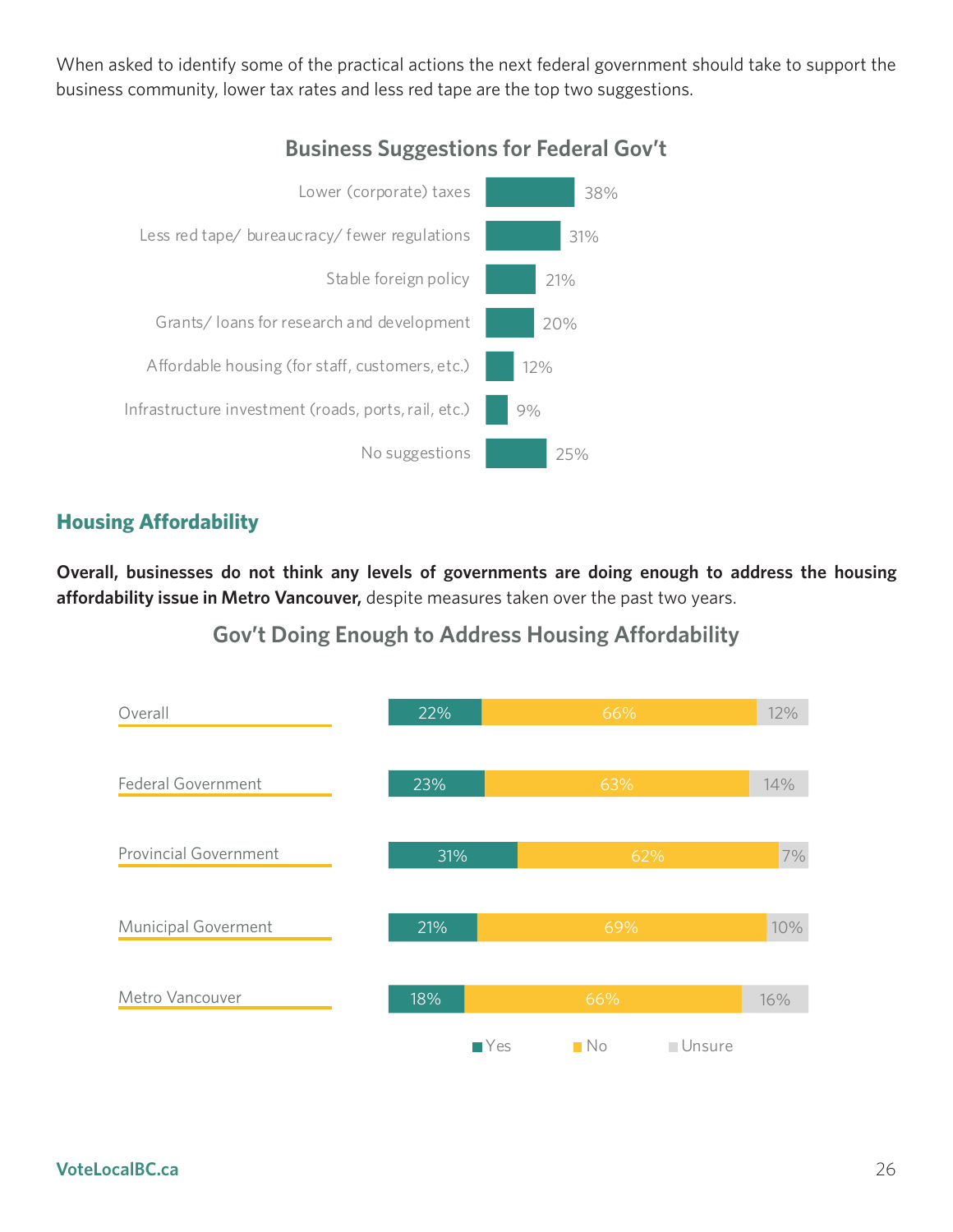**Twenty-three percent of businesses have considered relocating their businesses away from Metro Vancouver due to affordability concerns.** These levels are only slightly lower than measures taken a year ago (37% businesses) further highlighting the need for more measures to address affordability.



**Consider Relocating Business**

**Furthermore, 60% of businesses report that their ability to recruit or retain employees has been affected by affordability issues.**





**There is strong support from businesses (69%) for the federal government specifically to incentivize the construction of housing options**, including rental stock, to address housing affordability.

> **Should Federal Gov't Incentivize Housing Construction to Address Affordability**

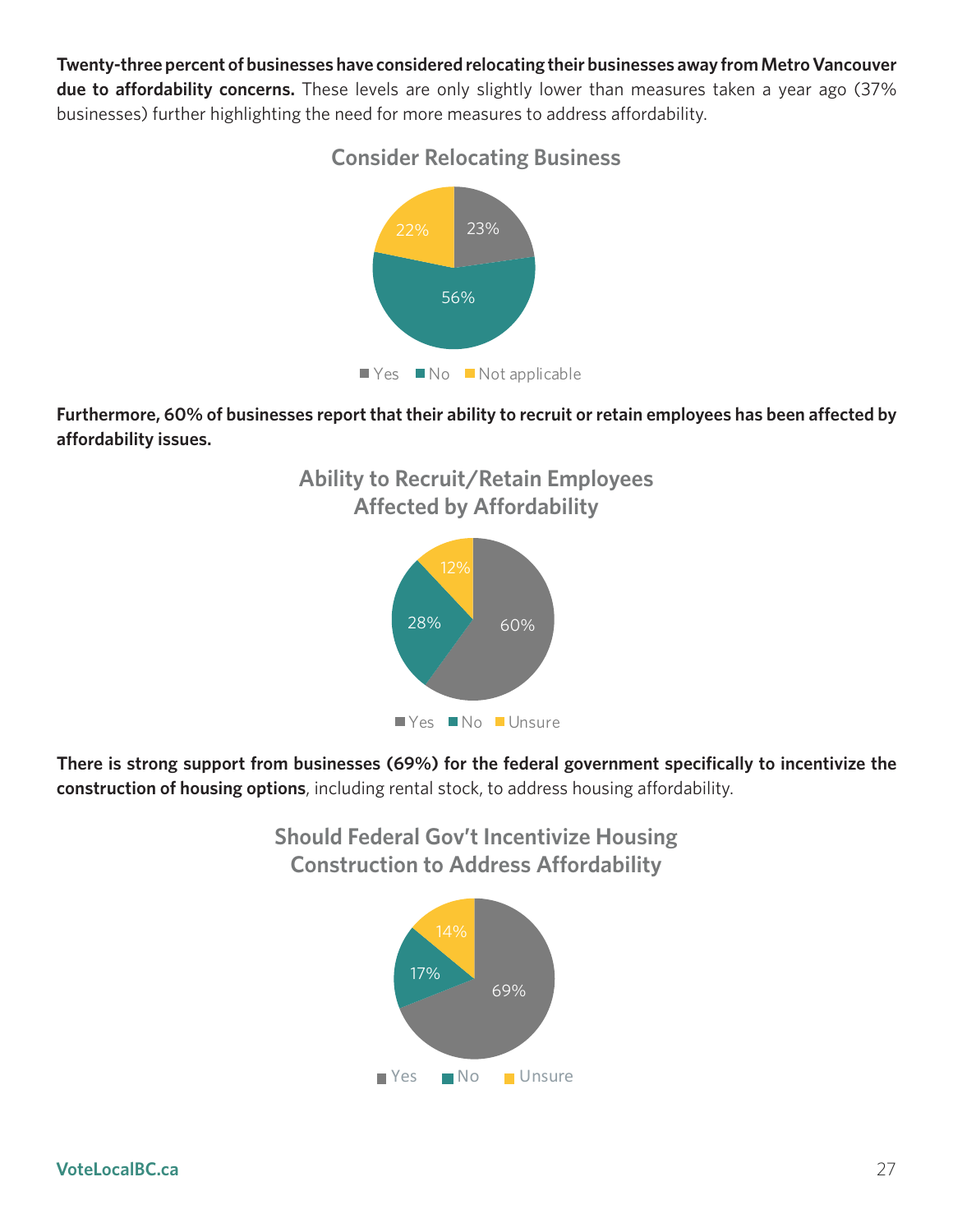Furthermore, there is **strong support across the region and among businesses for measures to limit or restrict foreign capital** into Canada's housing market.

### **Capital Support/Oppose Measures to Restrict Foreign Capital**



### Industry Sectors

Businesses were asked about the level of federal government support provided in a number of industry sectors or on issues facing businesses. The majority of businesses believe the federal government should be doing more to:

- increase the capacity of trade-enabling infrastructure in BC (70%)
- support businesses and workers to adopt and adapt to automation, artificial intelligence, and the future of work (64%)
- address issues in the forestry sector in B.C. (54%)

In addition, nearly half (49%) believe more should be done in implementation of technology – such as the deployment of 5G.

But most believe enough is being done to support the tourism industry.

### **Federal Gov't Doing Enough or Should do More**

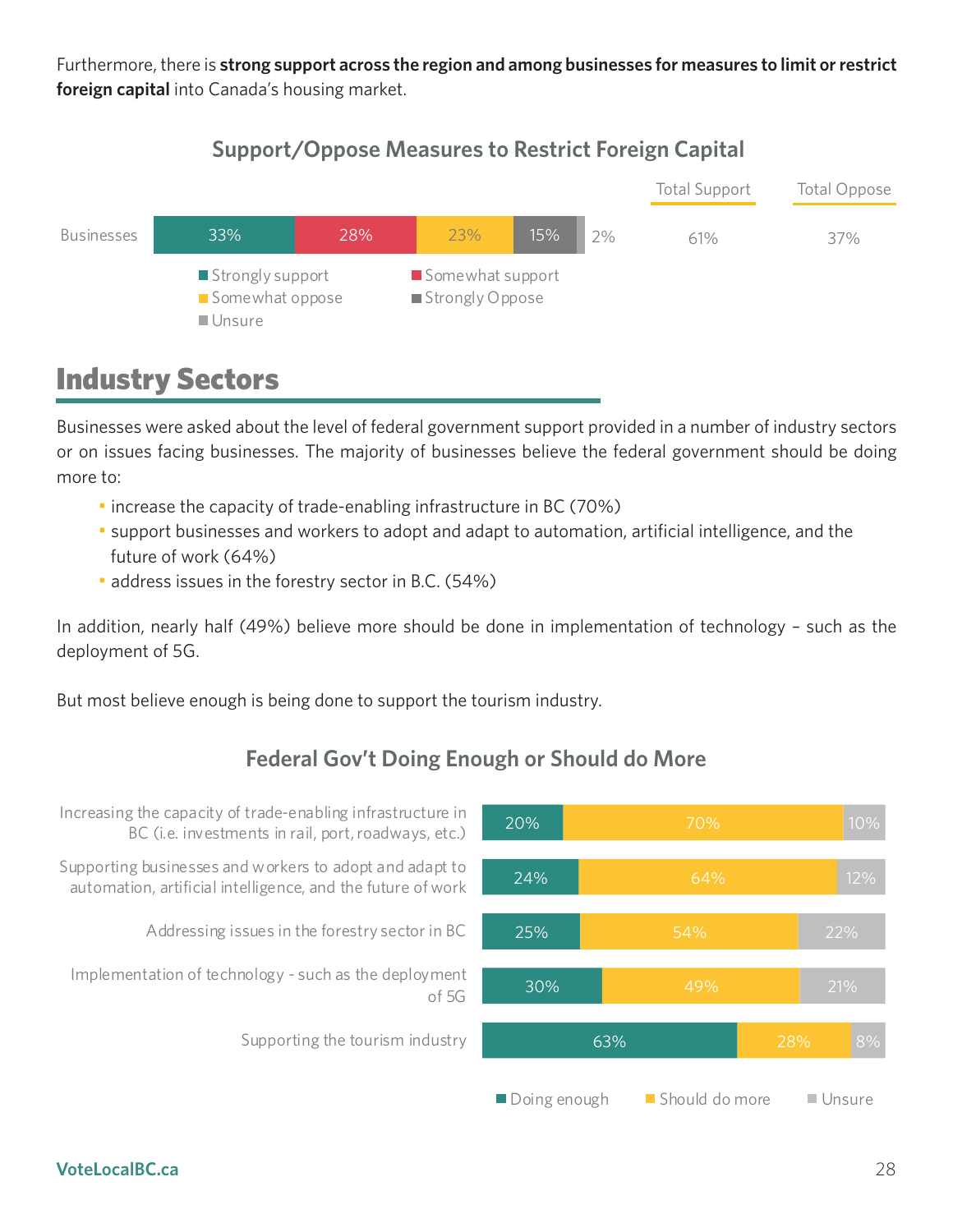**Furthermore, the majority believe the federal government should take a more proactive role in protecting industrial lands** (for example by means of requiring local governments in important trade corridors to collaborate on regional land use strategies including industrial lands).

> **Should Federal Gov't be More Proactive in Protecting Industrial Lands**



### Workforce and Immigration

**Businesses are generally supportive of current immigration rates** while 19% of businesses feel they should be reduced.

### **Opinions of Immigration Rates**



Businesses tend to support the federal government increasing efforts to attract highly skilled immigrants.

### **Increase/Reduce Efforts to Attract Skilled Immigrants**

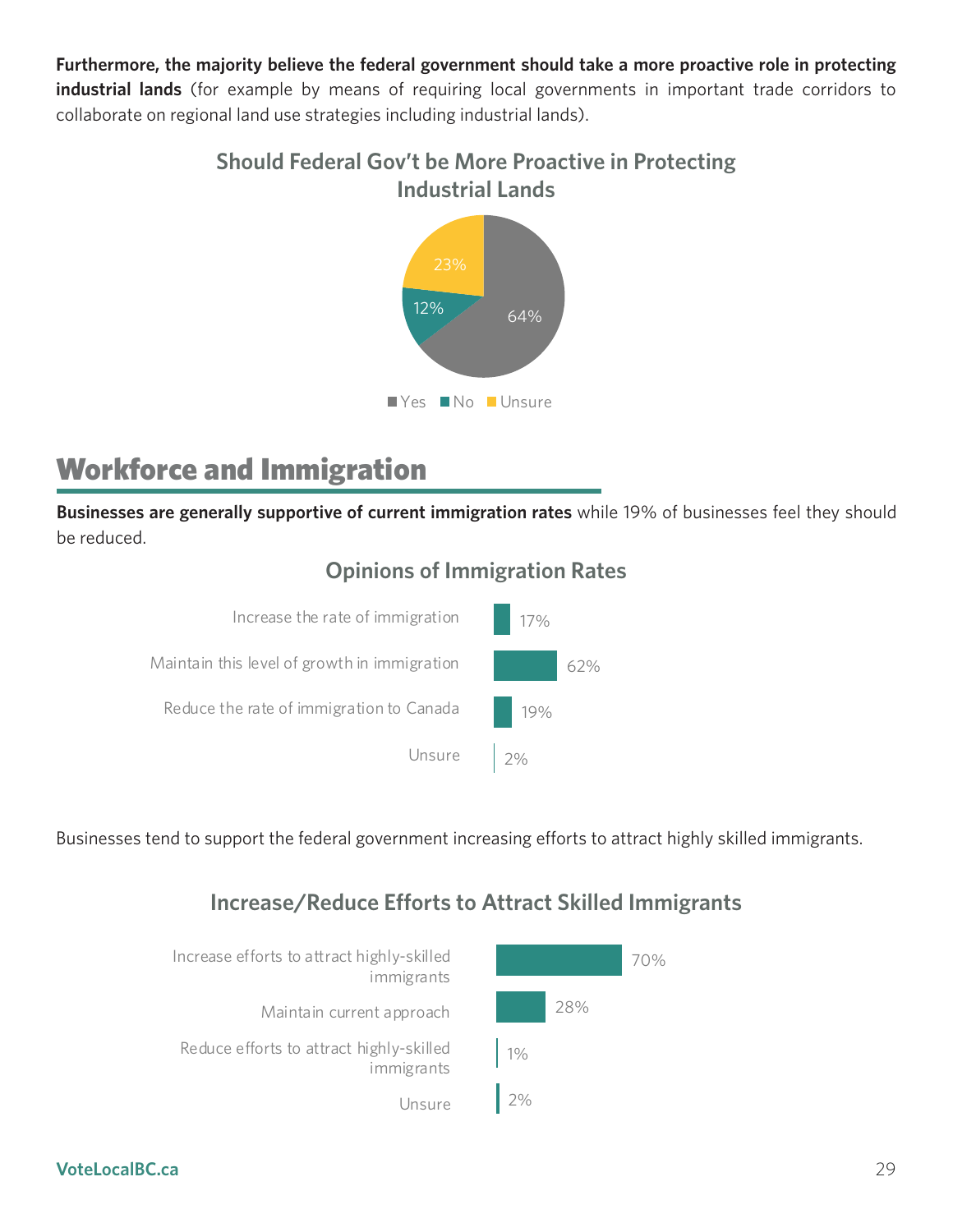This is likely due to the fact that almost six-in-ten businesses report recently experiencing difficulties hiring workers and employees.



### Transportation

There is overwhelming support for the Mayor's Council on Regional Transportation recommendation that the federal government should establish a permanent transit fund to provide a long-term, predictable source of funding for public transit expansion in Metro Vancouver and other cities.

### **Support for Permanent Transit Fund**



### **Regulatory Environment**

**Almost half of businesses believe Canada's regulatory environment has** *declined* in the past five years in terms of making Canada a desirable place to invest or do business, in contrast to only 14% seeing improvement.

### **Business Opinions of Regulatory Environment in Past 5 Years**

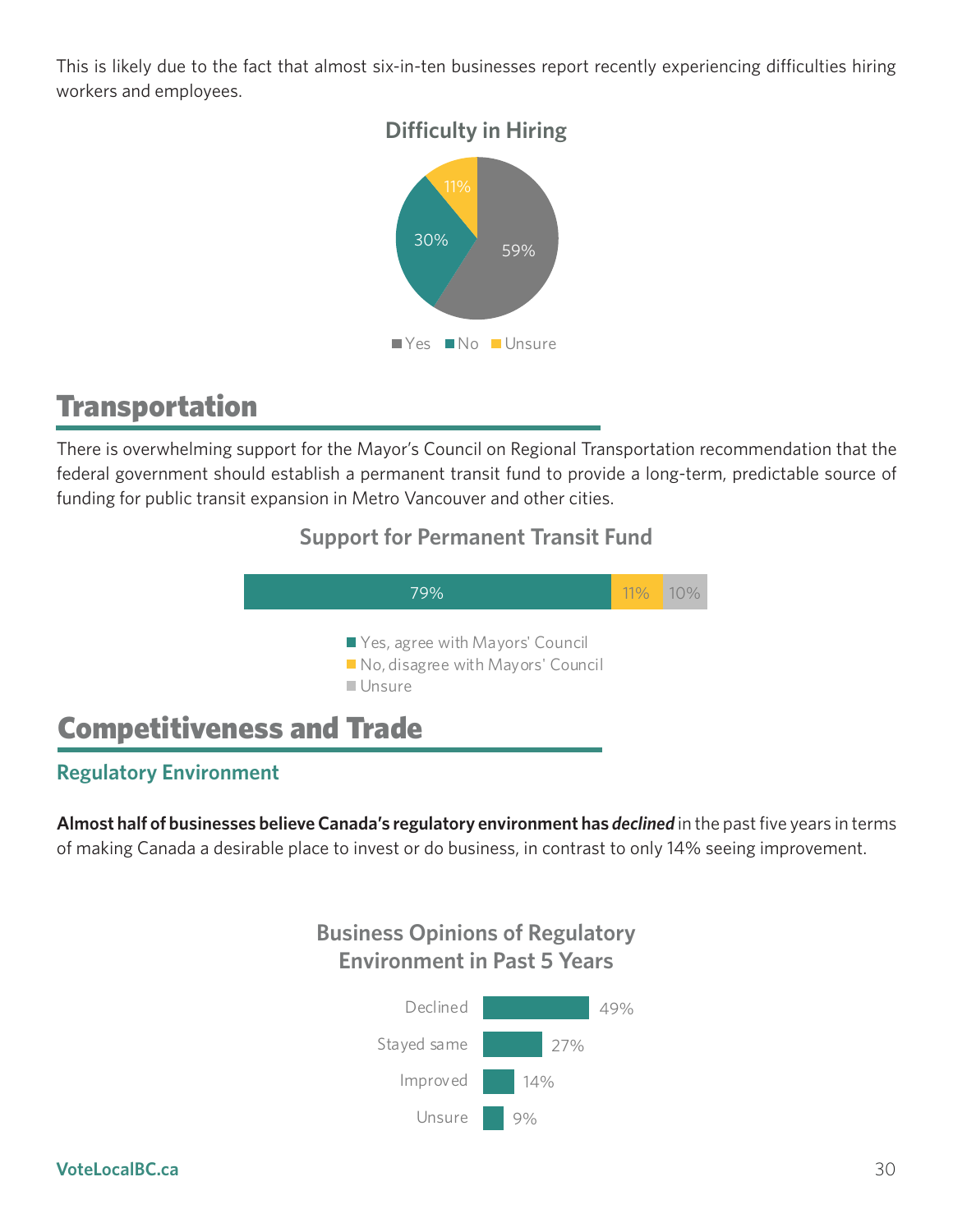**In terms of the international trade dispute, 80% of businesses are concerned about its impact on their business.**



### **Business Concern about Trade Dispute Impacts Businesses Concern about Trade Dispute Impacts**

### Natural Resources and Environment

### **Natural Resource Development**

Even in light of the environment being a key issue in the federal election, business believe a balanced approach to resource development should be taken: *"The federal government should enable continued development of oil & gas resources while at the same time investing in strategies to transition to alternative, renewable energy."* But 23% of businesses do believe that *"The federal government should focus immediately on transitioning away from oil and gas in favour of renewable energy."*

### **Approach to Energy Resource Development**

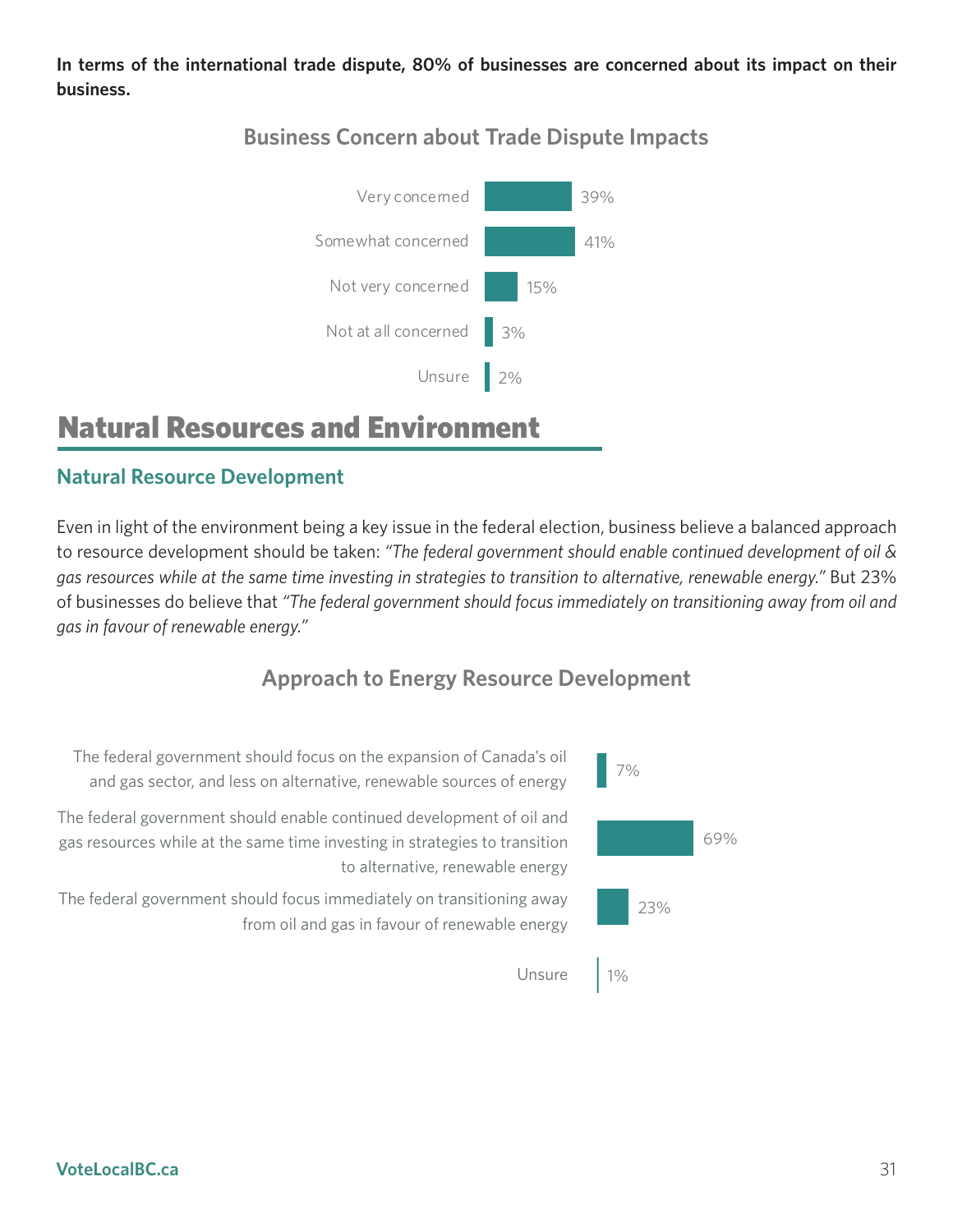#### **There is strong business support, 76%, for the expansion of the Trans Mountain pipeline.**





### Environmental Issues

Businesses are mixed as to whether the federal government is on the right path in terms of addressing cli**mate change.** 

### **Gov't Right/Wrong Path Addressing Climate Change**



But the majority ascribe to the view that *"climate change is an emergency that we need to address now".* 

### **Views of Climate as Emergency**

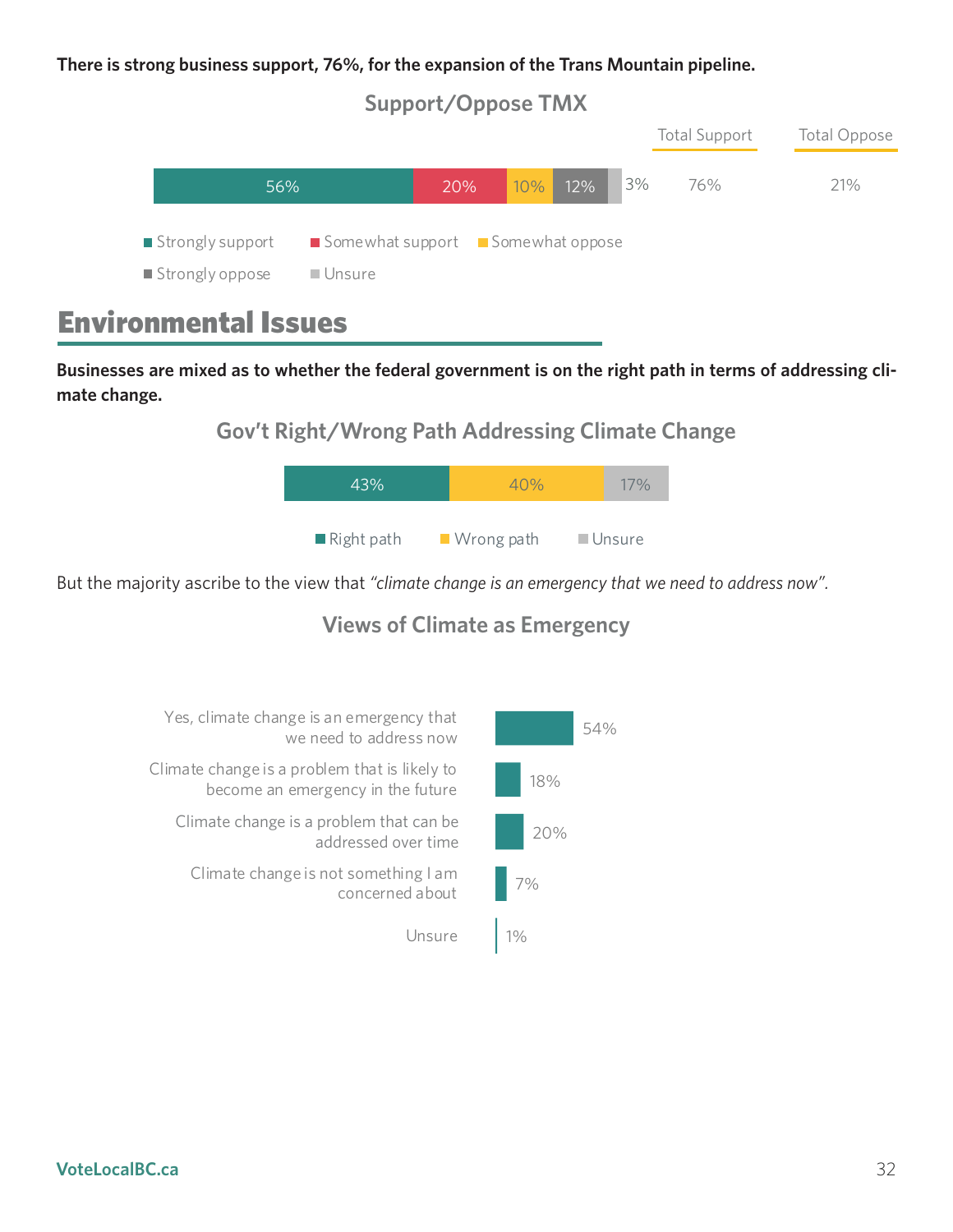#### **Businesses tend to support the federal government's coordinated nation-wide carbon tax.**



To date for the majority of businesses, the carbon tax has had no real impact (and in some cases a positive impact). A negative impact has been felt by 23% of businesses.

#### **Carbon Tax as an Impact on Businesses**



### Additional Findings

#### **Trust in Government**

Over half of Metro Vancouver businesses (60%) report that their trust in politicians to do what's in the public interest has decreased over the past five years.